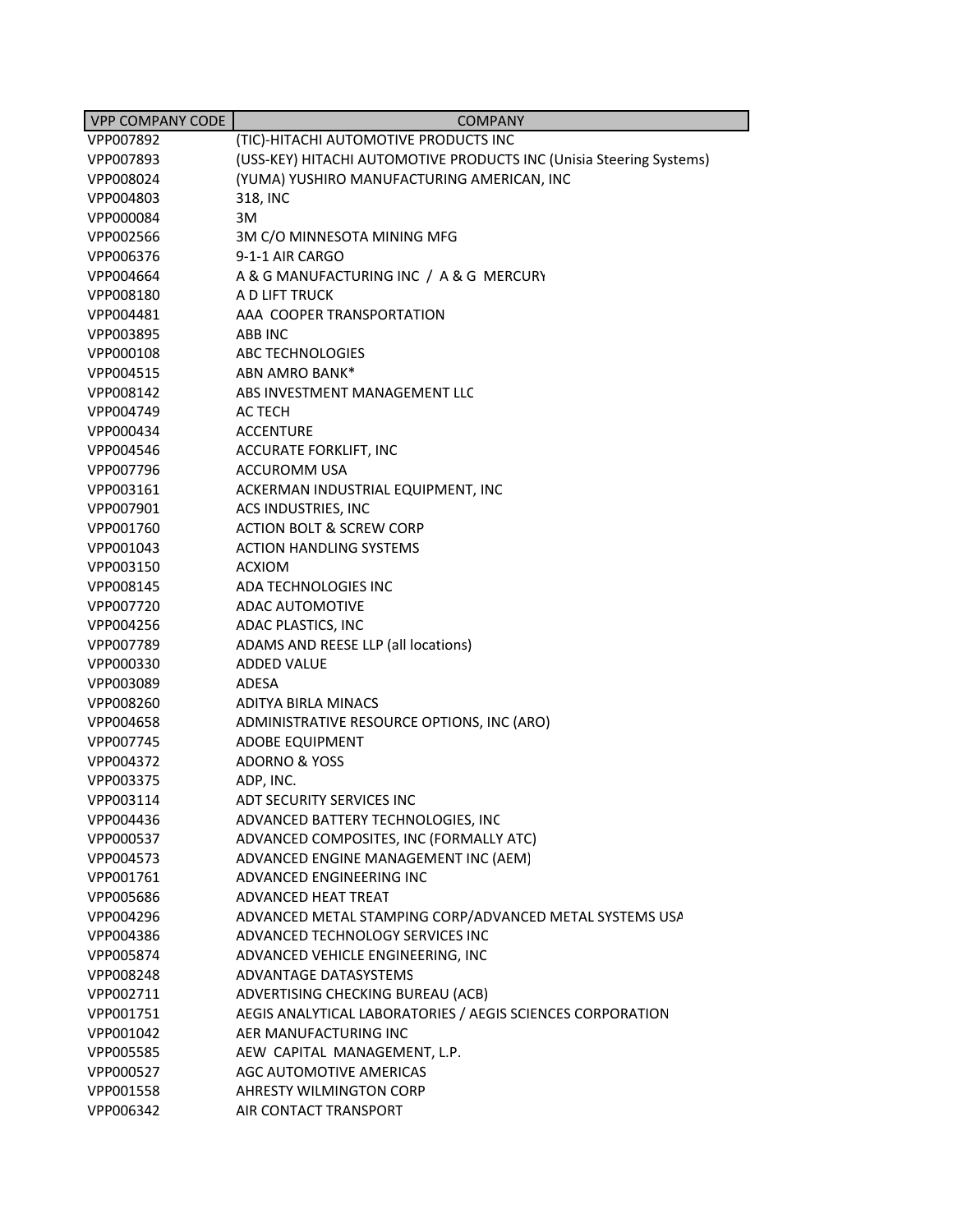| VPP002406 | AISIN AUTOMOTIVE CASTINGS                                    |
|-----------|--------------------------------------------------------------|
| VPP003380 | AISIN U.S.A. MFG., INC.                                      |
| VPP001867 | AK STEEL CORPORATION                                         |
| VPP007821 | AKEBONO BRAKE CORP                                           |
| VPP007819 | AKEBONO BRAKE CORPORATION                                    |
| VPP007822 | AKEBONO CORP DBA AKEBONO BRAKE CORP                          |
| VPP003903 | ALBERT KAHN ASSOCIATES, INC.                                 |
| VPP004644 | ALCOA WHEEL PRODUCTS-BELOIT                                  |
| VPP002732 | ALCOA INC                                                    |
| VPP008105 | ALL TECH ELECTRIC, LLC                                       |
| VPP004818 | ALLIANCE CONSULTING GROUP                                    |
| VPP005590 | ALLIANCE INSPECTION MANAGEMENT, LLC                          |
| VPP006356 | ALLIED INFOSECURITY, INC                                     |
| VPP000680 | <b>ALLIED SYSTEMS</b>                                        |
| VPP007961 | ALLIED SYSTEMS LTD                                           |
| VPP005553 | ALLSTATE                                                     |
| VPP005794 | AL-MITE MFG. CO., INC                                        |
| VPP000079 | ALPHA TECHNOLOGY                                             |
| VPP001362 | ALPINE ELECTRONICS OF AMERICA INC                            |
| VPP001875 | <b>ALPS AUTOMOTIVE</b>                                       |
| VPP002374 | <b>ALSTON &amp; BIRD</b>                                     |
| VPP003386 | <b>ALTAIR ENGINEERING</b>                                    |
| VPP007695 | ALTIA AUTOMOTIVE PRODUCTS, INC                               |
| VPP007820 | AMBRAKE MANUFACTURING, LTD DBA AKEBONO BRAKE                 |
| VPP002367 | AMEC EARTH AND ENVIRONMENTAL                                 |
| VPP001482 | <b>AMERALLOY STEEL CORP</b>                                  |
| VPP004188 | <b>AMERICAN AIRLINES</b>                                     |
| VPP000902 | AMERICAN AXLE & MFG                                          |
| VPP004753 | AMERICAN BILTRITE INC.                                       |
| VPP000039 | <b>AMERICAN EXPRESS</b>                                      |
| VPP002750 | AMERICAN INTERNATIONAL GROUP                                 |
| VPP005728 | AMERICAN KEEPER CORPORATION                                  |
| VPP001238 | AMERICAN MITSUBA                                             |
| VPP004637 | AMERICAN PIPE & SUPPLY CO.                                   |
| VPP005481 | AMERICREDIT FINANCIAL SERVICES                               |
| VPP003393 | AMERITECH                                                    |
| VPP000255 | <b>AMREP INC</b>                                             |
| VPP004562 | AMTEX INC <sup>*</sup>                                       |
| VPP002331 | <b>ANIXTER INC</b>                                           |
| VPP004754 | ANSWERTHINK, INC                                             |
| VPP008253 | APC BY SCHNEIDER                                             |
| VPP006381 | APEX AND ROBERT E LEE MOVING AND STORAGE                     |
| VPP007986 | <b>APL LIMITED</b>                                           |
| VPP005621 | APPLIED MANUFACTURING TECHNOLOGIES, INC                      |
| VPP004232 | APPLIED ROBOTICS, INC.                                       |
| VPP002842 | <b>ARAMARK CORP</b>                                          |
| VPP002749 | <b>ARCATURE LLC</b>                                          |
| VPP005708 | ARCELORMITTAL/MITTAL STEEL USA/ISG/INTERNATIONAL STEEL GROUP |
| VPP005571 | ARIBA, INC                                                   |
| VPP005494 | ARK ASSET MANAGEMENT CO., INC                                |
| VPP007918 | ARKADIN, INC GLOBAL AUDIO & WEB CONFERENCING                 |
| VPP007658 | <b>ARTISAN PARTNERS</b>                                      |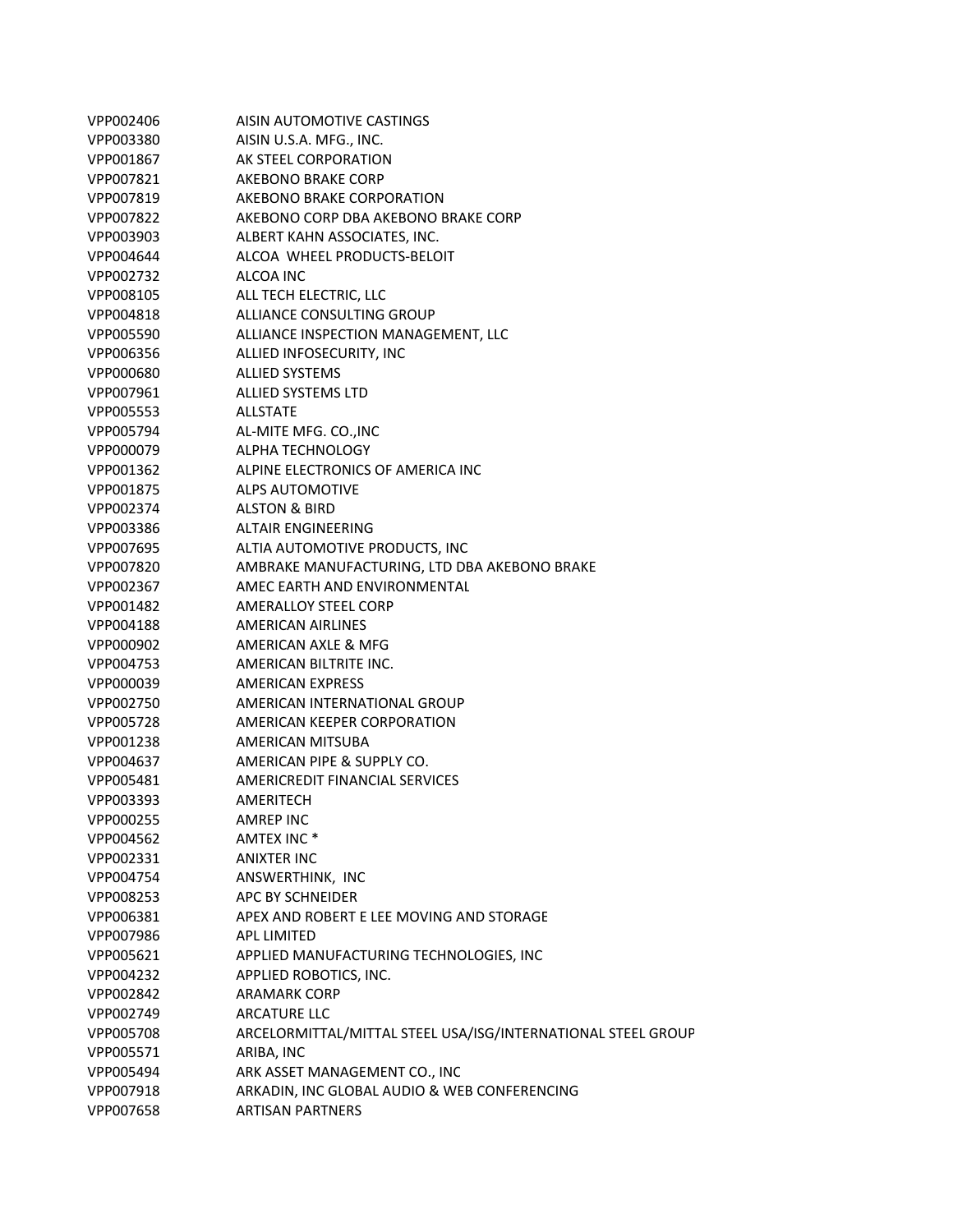|           | <b>ARVIN MERITOR INC</b>                       |
|-----------|------------------------------------------------|
| VPP003070 |                                                |
| VPP004510 | ARVIN SANGO, INC*                              |
| VPP004653 | ASPEN SKIING COMPANY                           |
| VPP003223 | ASPEN MARKETING SERVICES, INC                  |
| VPP005867 | <b>ASSEMBLY &amp; TEST WORLDWIDE</b>           |
| VPP003401 | <b>ASSOCIATED SPRING</b>                       |
| VPP004523 | <b>ASSURANT SOLUTIONS</b>                      |
| VPP000384 | AT&T                                           |
| VPP002006 | <b>ATWOOD CENTER</b>                           |
| VPP002656 | AUBURNDALE CO                                  |
| VPP002665 | AUDIOVOX CORPORATION                           |
| VPP008123 | <b>AUDUBON METALS LLC</b>                      |
| VPP005778 | <b>AUTOBYTEL INC</b>                           |
| VPP005763 | AUTODATA CORP                                  |
| VPP001584 | <b>AUTOLIV ASP INC</b>                         |
| VPP003411 | AUTOLIV NORTH AMERICA INC.                     |
| VPP003412 | AUTOLIV SAFETY TECHNOLOGY, INC                 |
| VPP004178 | <b>AUTOMATIC FEED COMPANY</b>                  |
| VPP004645 | AUTOMATIC SYSTEMS, INC                         |
| VPP004435 | AUTOMOBILE TRANSPORT & SPECIALISTS INC.        |
| VPP003414 | AUTOMOTIVE CORPORATION                         |
| VPP005551 | AUTOMOTIVE CORPORATION INC                     |
| VPP007862 | AUTOMOTIVE INDUSTRIAL MARKETING CORP. (AIMCO)  |
| VPP001546 | <b>AUTOMOTIVE NEWS</b>                         |
| VPP007730 | AUTOMOTIVE.COM                                 |
| VPP008217 | <b>AUTOZONE PARTS INC</b>                      |
| VPP000880 | <b>AUTRANS CORPORATION</b>                     |
| VPP003299 | AVAYA INC                                      |
| VPP003220 | <b>AVERITT EXPRESS</b>                         |
| VPP002990 | AVERY DENNISON - INDUSTRIAL PRODUCTS DIV       |
| VPP004521 | AVIS BUDGET CAR RENTAL, LLC                    |
| VPP003324 | AVL NORTH AMERICA, INC                         |
| VPP004186 | <b>AVV</b>                                     |
| VPP004608 | AWTEC                                          |
| VPP007661 | AXIOM ASSET MANAGEMENT                         |
| VPP005865 | <b>B &amp; B FORKLIFT</b>                      |
| VPP003294 | <b>B &amp; C ASSOCIATES INC</b>                |
| VPP003915 | <b>B &amp; K CORPORATION</b>                   |
| VPP004460 | <b>B &amp; R INDUSTRIAL SUPPLY</b>             |
| VPP007726 | B. F. GOODRICH - FORT WAYNE IN                 |
| VPP007724 | B. F. GOODRICH - OPELIKA AL                    |
| VPP007725 | B. F. GOODRICH - TUSCALOSSA AL                 |
| VPP000124 | <b>B/T WESTERN CORPORATION</b>                 |
| VPP002545 | <b>BAKER &amp; MCKENZIE</b>                    |
| VPP003891 | BAKER, DONELSON, BEARMAN, CALDWELL & BERKOWITZ |
| VPP004548 | <b>BALLUFF INC</b>                             |
| VPP002517 | <b>BANK OF AMERICA</b>                         |
| VPP004161 | <b>BANKPLUS</b>                                |
| VPP004375 | <b>BASELL USA INC</b>                          |
| VPP007894 | <b>BASF CATALYSTS LLC</b>                      |
| VPP001895 | <b>BASF CORPORATION</b>                        |
| VPP006400 |                                                |
|           | BASS, BERRY & SIMS                             |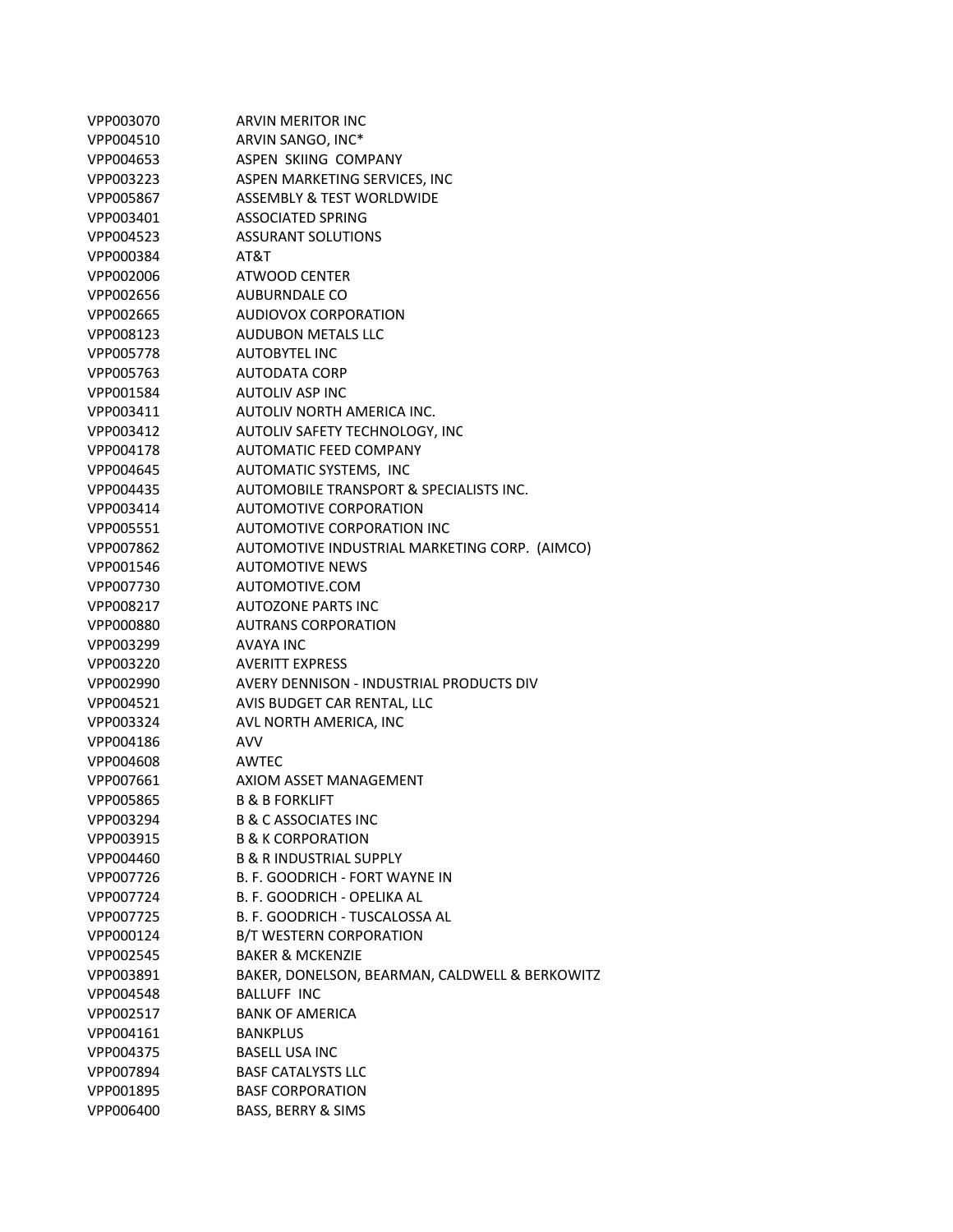| VPP004236 | BATES, LLC                                                                 |
|-----------|----------------------------------------------------------------------------|
| VPP003204 | BEARINGPOINT, INC.                                                         |
| VPP008023 | BECKMAN COULTER, INC                                                       |
| VPP002795 | BEECHER CARLSON INSURANCE BROKERS                                          |
| VPP003917 | BEHR SYSTEMS, INC.                                                         |
| VPP004738 | <b>BELLSOUTH</b> (all locations)                                           |
| VPP001460 | BENESCH, FRIEDLANDER, COPLAN & ARONOFF LLP                                 |
| VPP001896 | BENTELER AUTOMOTIVE CORPORATION                                            |
| VPP004470 | BEVERLY HILLS TRANSFER & STORAGE                                           |
| VPP002489 | <b>BI PERFORMANCE SERVICES *</b>                                           |
| VPP004198 | <b>BIG G EXPRESS</b>                                                       |
| VPP002626 | <b>BINGHAM MCCUTCHEN LLP</b>                                               |
| VPP006352 | BLANCHARD TRAINING & DEVELOPMENT, INC DBA THE KEN BLANCHARD COMPANIES      |
| VPP004282 | BLUE CANYON PRODUCTIONS, INC                                               |
| VPP004333 | BLUE CROSS BLUE SHIELD OF TN                                               |
| VPP000591 | <b>BMC SOFTWARE, INC</b>                                                   |
| VPP002659 | <b>BOBIT BUSINESS MEDIA</b>                                                |
| VPP003435 | BOCAR S.A.DE C.V.                                                          |
| VPP007919 | BOEHRINGER INGELHEIM CORP/BI PHARMACEUTICALS INC/BI-DIVISIONS/BENVENUE LAB |
| VPP005703 | BOLZONI AURAMO, INC                                                        |
| VPP003203 | BOOZ ALLEN & HAMILTON, INC <sup>*</sup>                                    |
| VPP000451 | <b>BORG-WARNER</b>                                                         |
| VPP003889 | <b>BORG-WARNER TRANSMISSION SYSTEMS</b>                                    |
| VPP005756 | <b>BOSCH REXROTH CORPORATION</b>                                           |
| VPP000006 | <b>BOSE CORPORATION</b>                                                    |
| VPP001366 | <b>BOWMAN AND BROOKE LLP</b>                                               |
| VPP001278 | BP AMERICA, IN (BRITISH PETROLEUM)                                         |
| VPP001892 | BP AMOCO (PIPELINE)                                                        |
| VPP003440 | <b>BPI INFORMATION SYSTEMS</b>                                             |
| VPP004418 | <b>BRADFORD COMPANY</b>                                                    |
| VPP007663 | <b>BRANDYWINE GLOBAL ADVISORS</b>                                          |
| VPP002949 | <b>BRENT INDUSTRIES</b>                                                    |
| VPP001235 | BRIDGESTONE / FIRESTONE OE TIRE SALES                                      |
| VPP001910 | <b>BRIDGESTONE / FIRESTONE*</b>                                            |
| VPP006347 | BRIDGESTONE AMERICAS/BRIDGESTONE RETAIL OPERATIONS                         |
| VPP001206 | <b>BRIDGESTONE APM</b>                                                     |
| VPP007763 | <b>BRIEN'S SERVICES, INC</b>                                               |
| VPP002573 | <b>BRIGGS EQUIPMENT</b>                                                    |
| VPP003113 | <b>BROWN &amp; CALDWELL</b>                                                |
| VPP004762 | <b>BUCKHORN INC.</b>                                                       |
| VPP003173 | <b>BUDGET RENT A CAR CORPORATION</b>                                       |
| VPP002890 | BUFFALO MATERIALS HANDLING CORP.                                           |
| VPP003929 | BURKE E. PORTER MACHINERY CO.                                              |
| VPP000381 | BURLINGTON NORTHERN & SANTA FE RR (BNSF)                                   |
| VPP003074 | BURNS COOLEY DENNIS, INC.                                                  |
| VPP008165 | BUSINESS DIRECT (NO POE REQUIRED FROM CUSTOMER FOR VPP PROCESSING)         |
| VPP003258 | <b>BUSINESS INTERIORS</b>                                                  |
| VPP003449 | <b>BUTZEL LONG</b>                                                         |
| VPP007770 | C.A.R. TRANSPORT, INC                                                      |
| VPP001441 | CA INC                                                                     |
| VPP003453 | CABLING CONCEPTS, INC.                                                     |
| VPP005719 | CADENCE CAPITAL MANAGEMENT                                                 |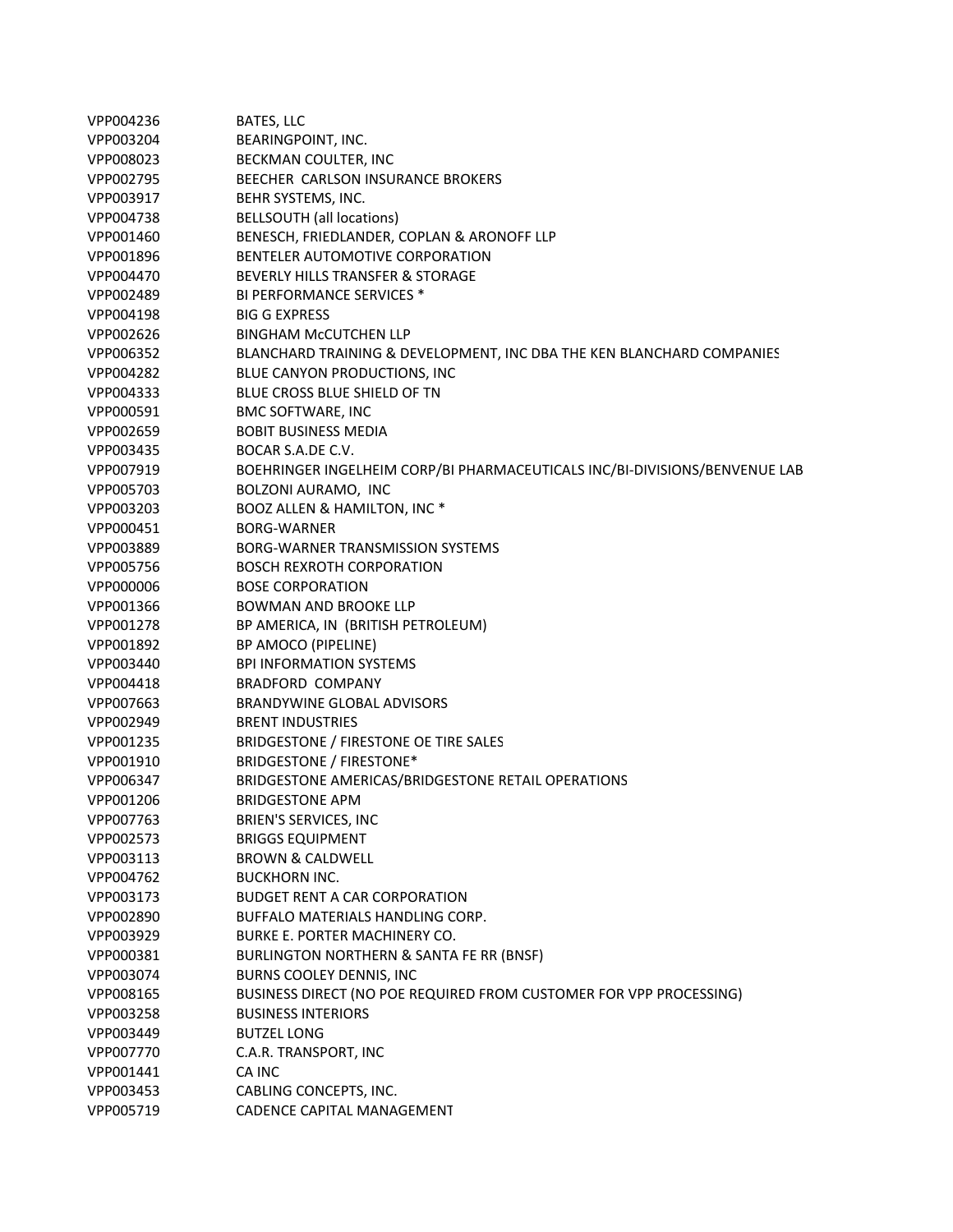| VPP001741 | CADILLAC PRODUCTS INC                   |
|-----------|-----------------------------------------|
| VPP007673 | CAMPBELL CAMPBELL EDWARDS & CONROY P.C. |
| VPP002562 | CAMPBELL, CAMPBELL & EDWARDS PROF. CORP |
| VPP004440 | CANADIAN NATIONAL RAILROAD (CN)         |
| VPP004308 | <b>CANON BUSINESS SOLUTIONS</b>         |
| VPP004531 | CAPGEMINI U.S. LLC                      |
| VPP000882 | CAPGEMINI AMERICAN                      |
| VPP001403 | CAPITAL EQUIPMENT & HANDLING            |
| VPP003285 | CAPITAL ONE AUTO FINANCE (COAF)         |
| VPP001733 | <b>CAPO BROTHERS INC</b>                |
| VPP002876 | CAPP, INC                               |
| VPP002917 | CARE SAFETY, LLC                        |
| VPP005742 | <b>CARFAX</b>                           |
| VPP000545 | <b>CARLEX GLASS COMPANY</b>             |
| VPP004340 | CARLISLE AND COMPANY, INC               |
| VPP002440 | CAROLINA MATERIAL HANDLING              |
| VPP005577 | <b>CARPENTER &amp; LIPPS LLP</b>        |
| VPP006360 | <b>CARTER EXPRESS, INC</b>              |
| VPP008156 | <b>CASCADE CORPORATION</b>              |
| VPP001924 | <b>CASCO PRODUCTS CORP</b>              |
| VPP000489 | <b>CASSENS TRANSPORT</b>                |
| VPP000408 | <b>CB RICHARD ELLIS</b>                 |
| VPP007857 | <b>CCB CREDIT SERVICES INC</b>          |
| VPP004613 | CDH DETROIT                             |
| VPP004463 | <b>CENTRAL PIPE SUPPLY INC</b>          |
| VPP005568 | <b>CENTURYTEL INC</b>                   |
| VPP004620 | <b>CEQUENT TOWING PRODUCTS</b>          |
| VPP007787 | <b>CEVA LOGISTICS</b>                   |
| VPP000686 | <b>CFE EQUIPMENT</b>                    |
| VPP007851 | CHAFFE MCCALL, LLP                      |
| VPP002138 | <b>CHARTER MANUFACTURING</b>            |
| VPP006335 | <b>CHEVRON CORPORATION</b>              |
| VPP004227 | CHILDREN'S HOSPITAL LOS ANGELES *       |
|           | <b>CHOPPER EXPRESS</b>                  |
| VPP003881 |                                         |
| VPP007824 | <b>CHRISTIAN AND SMALL</b>              |
| VPP001009 | CHRYSLER MILITARY CAR SALES INC         |
| VPP006374 | <b>CINETIC AUTOMATION</b>               |
| VPP003459 | <b>CINGULAR WIRELESS</b>                |
| VPP002506 | <b>CINRAM</b>                           |
| VPP003461 | <b>CINTAS</b>                           |
| VPP007793 | CIRCLE DELIVERY SERVICE, INC.           |
| VPP008189 | <b>CIRQUE DU SOLEIL</b>                 |
| VPP000009 | <b>CISCO SYSTEMS</b>                    |
| VPP005497 | <b>CIT GROUP</b>                        |
| VPP001925 | CITGO PETROLEUM CORPORATION             |
| VPP004226 | <b>CITIBANK</b>                         |
| VPP003370 | CITICORP NORTH AMERICA, INC.            |
| VPP004643 | CITIGROUP DE                            |
| VPP003314 | <b>CITISTREET</b>                       |
| VPP000138 | <b>CLARION CORP OF AMERICA</b>          |
| VPP004469 | CLARK, THOMAS, AND WINTERS              |
| VPP008150 | Classified Ventures, LLC                |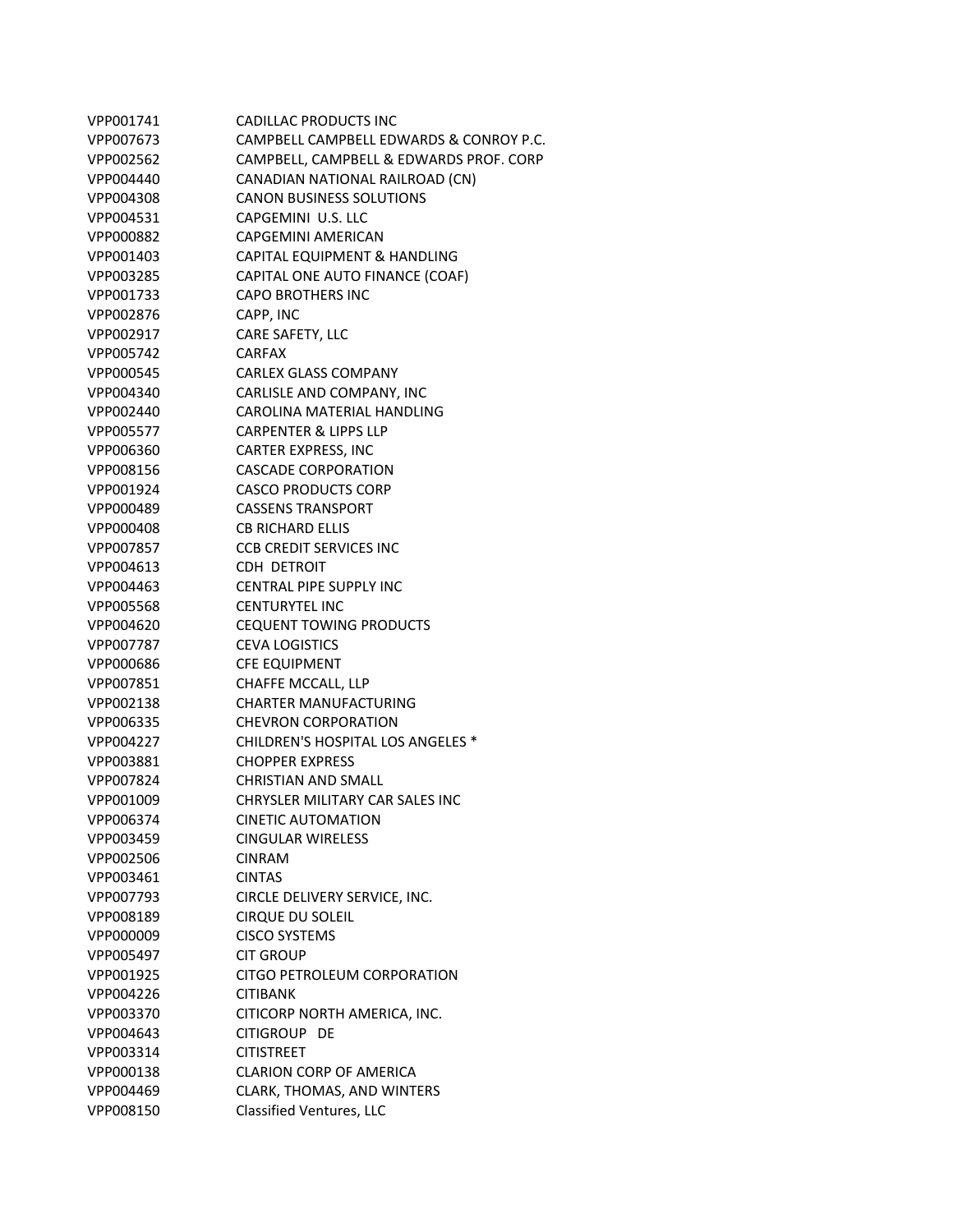| VPP004582 | CLEAN HARBORS ENVIRONMENTAL SERVICES                                              |
|-----------|-----------------------------------------------------------------------------------|
| VPP002887 | <b>CLEAR CHANNEL COMMUNICATIONS</b>                                               |
| VPP006350 | <b>CLOYES GEAR &amp; PRODUCTS, INC</b>                                            |
| VPP007997 | <b>CME</b>                                                                        |
| VPP007996 | <b>CME AUTOMOTIVE</b>                                                             |
| VPP007765 | <b>COGNIZANT TECHNOLOGY SOLUTIONS</b>                                             |
| VPP001775 | <b>COLBERT MANUFACTURING CO</b>                                                   |
| VPP008164 | <b>COLDWELL BANKER (COLDWELL BANKER BUSINESS CARD REQUIRED FOR POE TO VPP HQ)</b> |
| VPP000254 | <b>COLLINS &amp; AIKMAN AUTOMOTIVE</b>                                            |
| VPP007671 | <b>COLONY CAPITAL</b>                                                             |
| VPP003323 | <b>COLOR GRAPHICS</b>                                                             |
| VPP008130 | <b>COLUMBUS CIRCLE INVESTORS</b>                                                  |
| VPP002747 | <b>COMCAST SPECTACOR</b>                                                          |
| VPP007668 | COMMON SENSE INVESTMENT MANAGEMENT                                                |
| VPP008249 | <b>COMPASS ROSE EVENTS INC</b>                                                    |
| VPP001028 | <b>COMPLETE ELECTRIC</b>                                                          |
| VPP007936 | <b>COMPREHENSIVE HEALTH SERVICES INC</b>                                          |
| VPP002893 | <b>COMPUWARE</b>                                                                  |
| VPP003475 | COMPUWARE CORPORATION                                                             |
| VPP007693 | <b>CONCOURS MOLD</b>                                                              |
| VPP004587 | <b>CONNOLLY CONSULTING</b>                                                        |
| VPP000444 | <b>CONRAIL</b>                                                                    |
| VPP001934 | <b>CONSOLIDATED METAL PRODUCTS</b>                                                |
| VPP007883 | <b>CONTECH LLC</b>                                                                |
| VPP001936 | <b>CONTINENTAL GENERAL TIRE</b>                                                   |
| VPP001937 | CONTINENTAL STRUCTURAL PLASTIC                                                    |
| VPP002084 | <b>CONTINENTAL TEVES</b>                                                          |
| VPP001935 | CONTINENTAL TIRE NORTH AMERICA INC                                                |
| VPP005730 | <b>CONTROL TECH INC</b>                                                           |
| VPP004302 | CONTROLS PLUS, INC                                                                |
| VPP007771 | <b>CONVERGINT TECHNOLOGIES</b>                                                    |
| VPP002923 | <b>CONVERGYS</b>                                                                  |
| VPP006341 | <b>CONVEYOR TECHNOLOGY</b>                                                        |
| VPP002218 | <b>COOPER STANDARD AUTOMOTIVE</b>                                                 |
| VPP004605 | COOPER, ROSE & ENGLISH, LLP                                                       |
| VPP004561 | <b>CORPORATION SERVICE COMPANY</b>                                                |
| VPP004737 | CORUS AMERICA INC/CORUS INT'L HOUSTON                                             |
| VPP007988 | COSCO CONTAINER LINES AMERICAS, INC                                               |
| VPP007902 | COUZENS, LANSKY, FEALK, ELLIS, ROEDER & LAZAR PC                                  |
| VPP000141 | <b>COVERCRAFT INDUSTRIES</b>                                                      |
| VPP003219 | <b>COX COMMUNICATIONS</b>                                                         |
| VPP002800 | COX ENTERPRISES/AUTOTRADER                                                        |
| VPP004583 | <b>CRANE AMERICA SERVICES INC</b>                                                 |
| VPP005733 | <b>CREATEC CORPORATION</b>                                                        |
| VPP001752 | <b>CREDITORS BANKRUPTCY SERVICE</b>                                               |
| VPP004351 | CREDITORS INTERCHANGE, INC.                                                       |
| VPP001442 | <b>CRIDER ASSOCIATES</b>                                                          |
| VPP001431 | <b>CROSS COUNTRY AUTOMOTIVE SERVICES</b>                                          |
| VPP001780 | CROSSLIN SUPPLY CO INC                                                            |
| VPP004301 | CROWLEY LINER SERVICES, INC                                                       |
| VPP005787 | <b>CS STARS</b>                                                                   |
| VPP005495 | <b>CSC CREDIT SERVICES</b>                                                        |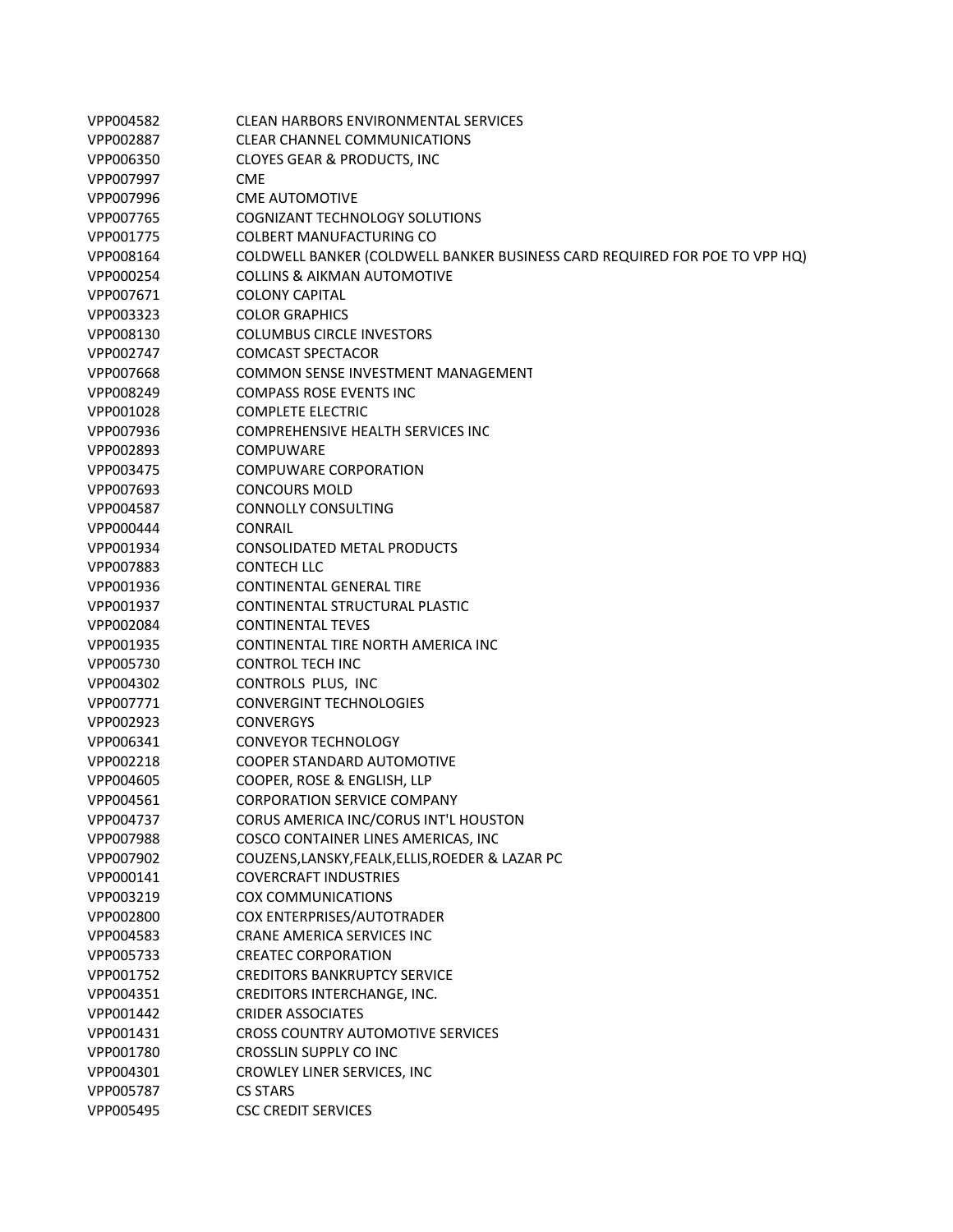| VPP002397 | CSI ENTERPRISES (NORTH EAST NISSAN) (Forklift)                        |
|-----------|-----------------------------------------------------------------------|
| VPP003295 | CSX / T.D.S.I.                                                        |
| VPP003129 | <b>CSX CORPORATION</b>                                                |
| VPP003099 | <b>CSX INTERMODAL</b>                                                 |
| VPP003130 | <b>CSX TRANSPORTATION (CSXT)</b>                                      |
| VPP003106 | CSX TRANSPORTATION, INC                                               |
| VPP004414 | <b>CTS CORPORATION</b>                                                |
| VPP004701 | <b>CURTIS INSTRUMENTS INC</b>                                         |
| VPP002560 | <b>D F DISTRIBUTORS</b>                                               |
| VPP004808 | D-A LUBRICANT CO., INC                                                |
| VPP007876 | DAIDO METAL BELLEFONTAINE, LLC                                        |
| VPP007878 | DAIDO METAL USA                                                       |
| VPP003315 | DAIFUKU AMERICA CORP                                                  |
| VPP004174 | DAIKIN AMERICA, INC                                                   |
| VPP006320 | DALEY DESIGN INC                                                      |
| VPP000145 | DANA HOLDINGS CORP/DANA CORP                                          |
| VPP003127 | DANA SEALING PRODUCTS GROUP/DANA CORP-PLUMLEY DIVISION                |
| VPP007732 | DANEKER, MCINTIRE, SCHUMM, PRINCE, GOLDSTEIN, MANNING & WIDMANN, P.C. |
| VPP002983 | DASSAULT SYSTEMES SIMULIA CORP                                        |
| VPP004422 | DATASCAN TECHNOLOGIES                                                 |
| VPP001402 | DAVIS & GILBERT, LLP                                                  |
| VPP000394 | <b>DAY PITNEY LLP</b>                                                 |
| VPP000709 | <b>DCI MARKETING</b>                                                  |
| VPP004203 | DE LAGE LANDEN FINANCIAL SERVICES                                     |
| VPP004622 | DEALER TIRE, LLC                                                      |
| VPP004319 | DEALERTRACK, INC                                                      |
| VPP004755 | DEDOES INDUSTRIES INC                                                 |
| VPP000147 | DEEZEE, INC.                                                          |
| VPP006383 | <b>DELL COMPUTERS</b>                                                 |
| VPP007856 | <b>DELL INC</b>                                                       |
| VPP003955 | DELL MARKING SYSTEMS, INC.                                            |
| VPP001352 | <b>DELOITTE &amp; TOUCHE</b>                                          |
| VPP002559 | DELOITTE CONSULTING                                                   |
| VPP005771 | <b>DELOITTE TAX LLP</b>                                               |
| VPP007741 | DELPHI ELECTRICAL/ELECTRONIC ARCHITECTURE                             |
| VPP005797 | DELPHI PRODUCT & SERVICE SOLUTION                                     |
| VPP001971 | DELPHI SAGINAW STEERING CORP                                          |
| VPP000049 | <b>DELTA AIR LINES</b>                                                |
| VPP001479 | DELTA DENTAL PLAN OF TENNESSEE                                        |
| VPP001380 | DENGENSHA AMERICA CORP                                                |
| VPP003274 | <b>DENSO</b>                                                          |
| VPP004291 | DENSO INTERNATIONAL, AMERICA, INC                                     |
| VPP008181 | DENSO SALES CALIFORNIA, INC                                           |
| VPP002430 | DENT WIZARD INTERNATIONAL                                             |
| VPP003957 | DETROIT PUMP & MANUFACTURING CO.                                      |
| VPP003517 | DETROIT SPECTRUM PAINTING                                             |
| VPP003958 | DETROIT STOKER CO.                                                    |
| VPP005559 | <b>DEUTSCHE BANK *</b>                                                |
| VPP004408 | DEVELOPMENT DIMENSIONS INTERNATIONAL                                  |
| VPP007683 | DEXTER FASTENER TECHNOLOGIES, INC                                     |
| VPP003521 | DHI SPRAY BOOTH SERVICES                                              |
| VPP000734 | DHL AIRWAYS INC                                                       |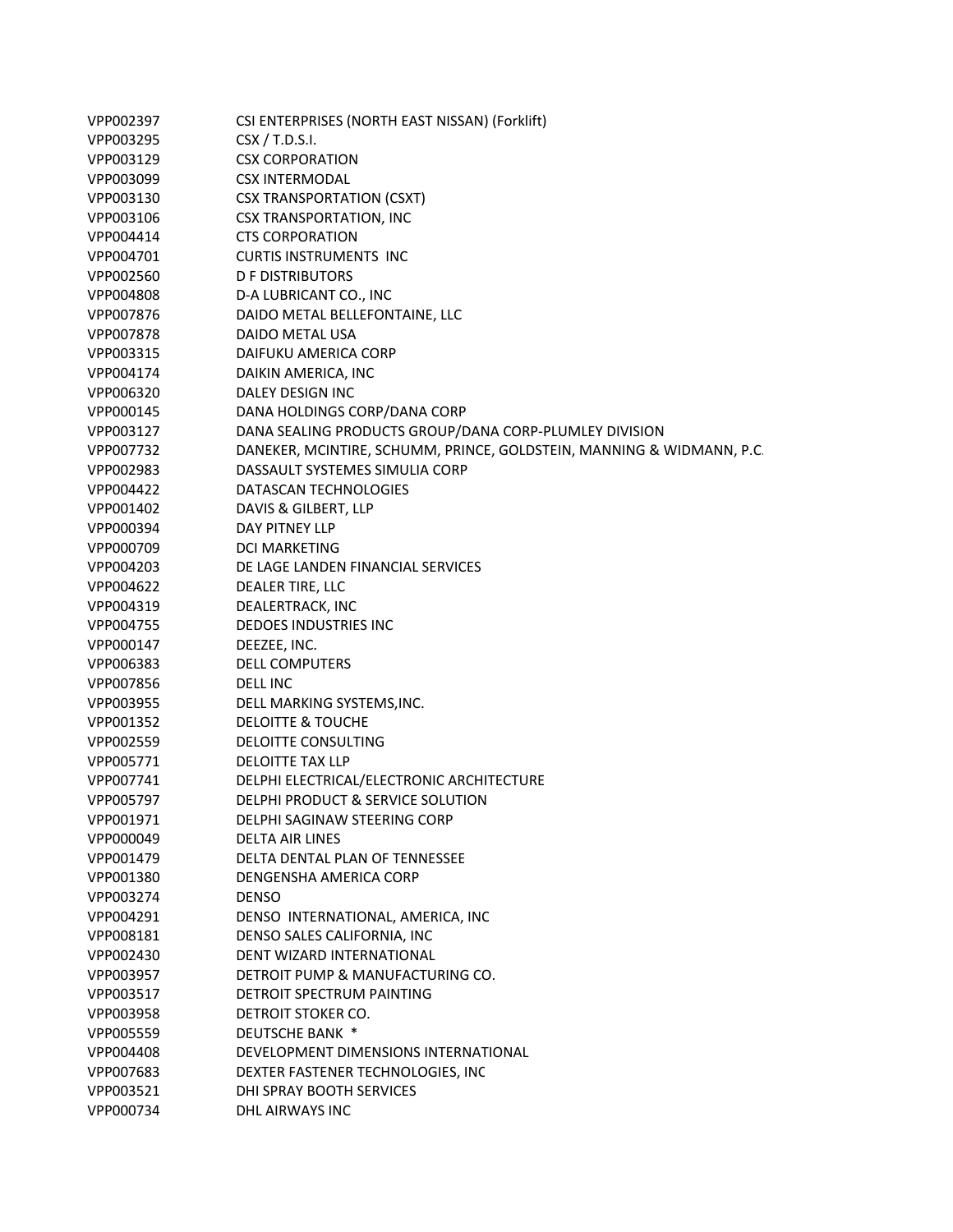| VPP007867 | DIAGEO NORTH AMERICA                                  |
|-----------|-------------------------------------------------------|
| VPP000658 | DIANA SOFTWARE                                        |
| VPP004689 | DISABILITY MGMT ALTERNATIVES                          |
| VPP005818 | DISTRIBUTION EXPRESS, INC.                            |
| VPP008215 | DIVERSIFIED MACHINE INC                               |
| VPP000052 | DLA PIPER US LLP                                      |
| VPP004793 | DNA CREATIVE MARKETING                                |
| VPP005822 | DODD CONTRUCTION, LLC                                 |
| VPP007667 | DODGE & COX                                           |
| VPP003961 | <b>DOMINION TECHNOLOGIES GROUP</b>                    |
| VPP004729 | DORSEY & WHITNEY, LLP                                 |
| VPP001209 | <b>DOUGLAS AUTOTECH</b>                               |
| VPP000441 | <b>DOW AUTOMOTIVE</b>                                 |
| VPP001978 | <b>DOW CORNING CORP</b>                               |
| VPP003352 | DOW CORNING CORPORATION (DOW CHEMICAL)                |
| VPP003963 | DPM CONSULTANTS, INC.                                 |
| VPP001979 | DTR INDUSTRIES INC                                    |
| VPP003316 | DUCHARME, MCMILLEN & ASSOCIATES, INC                  |
| VPP002657 | <b>DUN &amp; BRADSTREET</b>                           |
| VPP001983 | <b>DUPONT</b>                                         |
| VPP001986 | DURA AUTOMOTIVE SYSTEMS                               |
| VPP000017 | <b>DURAKON INDUSTRIES</b>                             |
| VPP004761 | DURR SYSTEMS INC.                                     |
| VPP004191 | <b>DWJ TELEVISION</b>                                 |
| VPP004320 | DYKEMA GOSSETT PLLC                                   |
| VPP005839 | DYNA-LIFT OF FLORIDA, INC                             |
| VPP003209 | DYNA-LIFT, INC (forklift dealer)                      |
| VPP003530 | DYNAMIC TECHNOLOGY INC.                               |
| VPP001353 | DYNAX CORPORATION                                     |
| VPP005857 | E. ROBERTS ALLEY & ASSOCIATES INC                     |
| VPP002977 | EAGLE OTTAWA LLC                                      |
| VPP006309 | EAHEART INDUSTRIAL SERVICES, INC                      |
| VPP007659 | <b>EARNEST PARTNERS</b>                               |
| VPP002402 | <b>EATON CORP</b>                                     |
| VPP002840 | ECKERT SEAMANS/ECKERT SEAMANS CHERIN AND MELLOTT, LLC |
| VPP004600 | ECLIPSE ADVERTISING, INC                              |
| VPP008229 | <b>ECOMPANYSTORE LLC</b>                              |
| VPP002900 | EDELMAN PUBLIC RELATIONS WORLDWIDE                    |
| VPP005567 | EDMUNDS.COM, INC.                                     |
| VPP003969 | EDON CONTROLS, INC                                    |
| VPP000738 | <b>EDS (Electronic Data Systems)</b>                  |
| VPP001783 | <b>ED'S SUPPLY</b>                                    |
| VPP007884 | EDSCHA NORTH AMERICA/EDSCHA JACKSON                   |
| VPP004611 | <b>EDWARDS ELECTRIC SERVICE</b>                       |
| VPP004745 | <b>EGL NEWARK*</b>                                    |
| VPP004585 | EGR, INC                                              |
| VPP003091 | ELOYALTY CORPORATION*                                 |
| VPP001619 | <b>EMBASSY SUITES</b>                                 |
| VPP003972 | <b>EMHART AUTOMOTIVE</b>                              |
| VPP002001 | <b>EMHART FASTENING TECHNOLOGIES</b>                  |
| VPP002839 | EN POINTE TECHNOLOGIES                                |
| VPP004788 | ENCORE CAPITAL GROUP, INC.                            |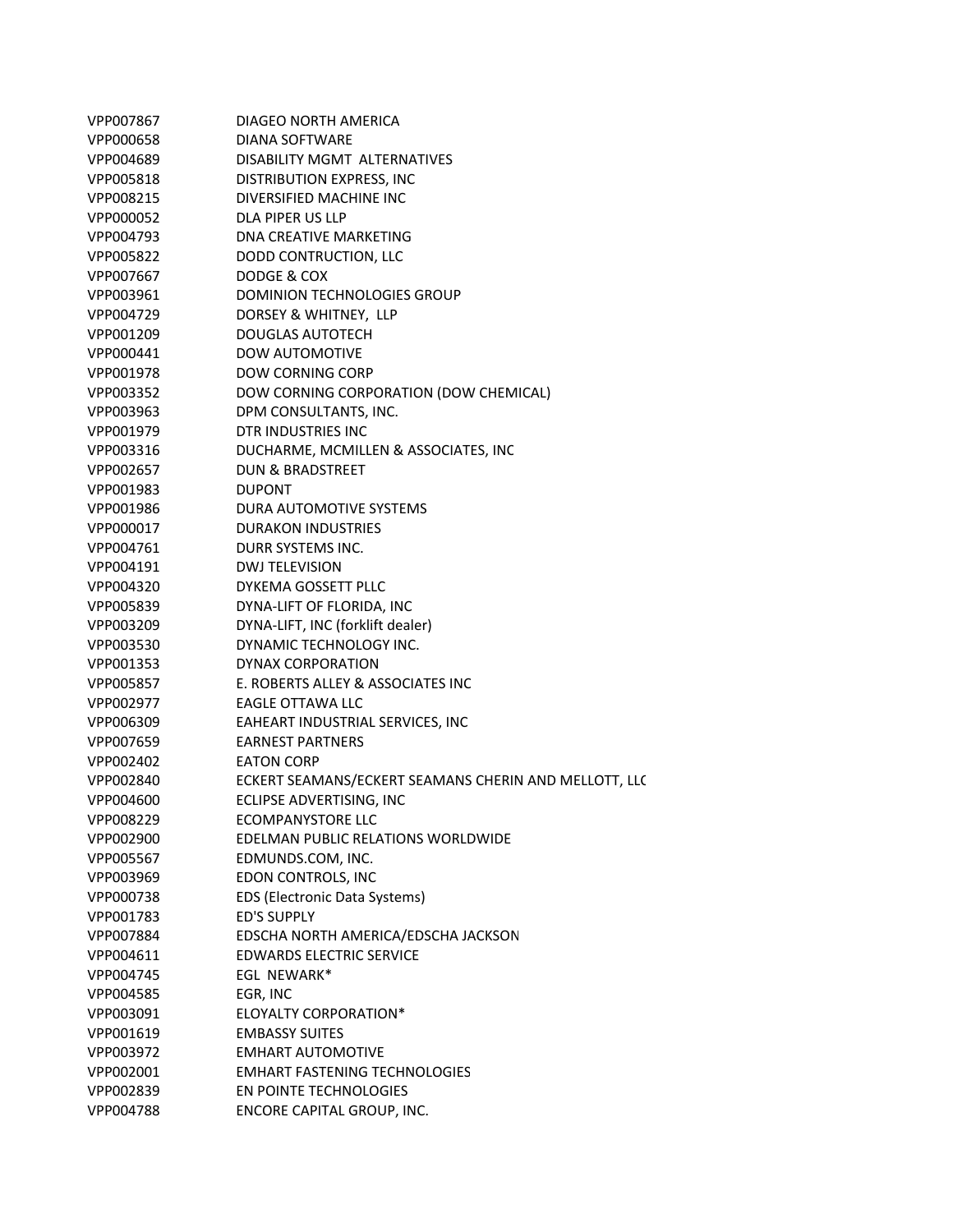| VPP000020 | <b>ENGELHARD CORP</b>                            |
|-----------|--------------------------------------------------|
| VPP002941 | <b>ENGINEERED SEALING SYSTEMS LLC</b>            |
| VPP003538 | <b>ENGINEERED SINTERED COMPONENTS</b>            |
| VPP003542 | ENGINEERING TECHNOLOGIES ASSOCIATES INC. DBA ETA |
| VPP004230 | ENKEI AMERICA, INC                               |
| VPP003976 | <b>ENPROTECH CORPORATION</b>                     |
| VPP003251 | <b>ENTERGY</b>                                   |
| VPP005858 | <b>ENVIROMETRIC PROCESS CONTROLS (EPC)</b>       |
| VPP005712 | ENVIRONMENTAL TECTONICS CORPORATION              |
| VPP000464 | EPSILON DATA MGMT, INC.                          |
| VPP001531 | EQUIFAX CORP.                                    |
| VPP007690 | <b>EQUIPMENT DEPOT OF ILLINOIS</b>               |
| VPP007998 | EQUIPMENT DEPOT OF PA                            |
| VPP004702 | EQUIPMENT DEPOT OHIO, INC                        |
| VPP004304 | <b>EQUIPMENT DEPOT, LTD</b>                      |
| VPP001337 | <b>EQUIPMENT INC</b>                             |
| VPP004287 | EQUITY MANAGEMENT INC.                           |
| VPP006334 | ERNST VAN PRAAG, INC                             |
| VPP003541 | <b>ESI GROUP</b>                                 |
| VPP007656 | ESIS, INC                                        |
| VPP003979 | <b>ESPEC NORTH AMERICA</b>                       |
| VPP000690 | <b>ESPN</b>                                      |
| VPP004623 | <b>ESS PIPING LLC</b>                            |
| VPP004501 | ETHOS MARKET RESEARCH                            |
| VPP006344 | EVERGREEN SHIPPING AGENCY (AMERICA) CORP         |
| VPP004821 | <b>EVIGNA BRAND INSIGHT</b>                      |
| VPP003132 | EXCO AUTOMOTIVE SOLUTIONS LP DBA POLYTECH        |
| VPP002012 | EXEDY AMERICA CORPORATION                        |
| VPP007850 | <b>EXEL NORTH AMERICA INC</b>                    |
| VPP007691 | EXEL, INC                                        |
| VPP002640 | <b>EXPEDITORS INTERNATIONAL (EXPEDITORS)</b>     |
| VPP005837 | <b>EXPERIAN</b>                                  |
| VPP000345 | EXXON MOBIL CORP * (ALL DIVISIONS)               |
| VPP001785 | <b>FECINC</b>                                    |
| VPP004789 | <b>FAIR ISAAC CORPORATION</b>                    |
| VPP002498 | <b>FANUC AMERICA CORP</b>                        |
| VPP003984 | FANUC ROBOTICS AMERICA, INC.                     |
| VPP003044 | <b>FARMERS INSURANCE GROUP - CLAIMS OFFICE</b>   |
| VPP006370 | <b>FAURECIA</b>                                  |
| VPP003336 | <b>FDI CONSULTING</b>                            |
| VPP004580 | FED EX KINKOS/FED EX OFFICE                      |
| VPP000722 | FEDERAL EXPRESS CORPORATION (FED EX)             |
| VPP007669 | <b>FEDERAL STREET PARTNERS</b>                   |
| VPP003548 | FEDERAL-MOGUL CORP                               |
| VPP007926 | <b>FERROUS PROCESSING &amp; TRADING</b>          |
| VPP002702 | <b>FILTRATION SYSTEMS PRODUCTS</b>               |
| VPP003987 | FIRE DEFENSE EQUIPMENT CO, INC.                  |
| VPP002744 | <b>FIRE PROTECTION SYSTEMS</b>                   |
| VPP003554 | FIRST TECHNOLOGY SAFETY SYSTEM                   |
| VPP007930 | FISA NORTH AMERICA INC                           |
| VPP004208 | <b>FISERV</b>                                    |
| VPP007881 | FISERV LENDING SOLUTIONS                         |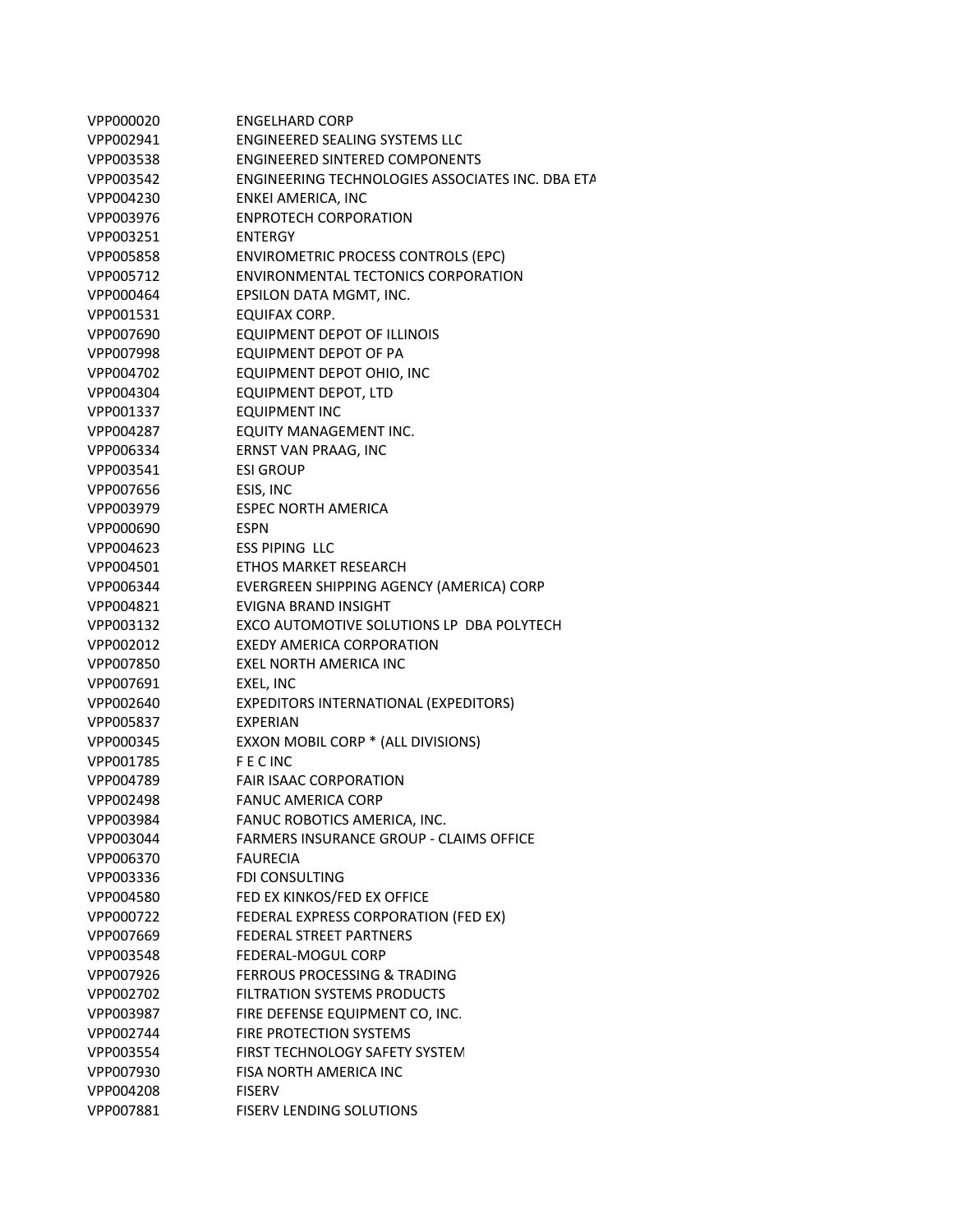| VPP004448 | <b>FLEET CAR CARRIERS</b>                        |
|-----------|--------------------------------------------------|
| VPP003028 | <b>FLEX N GATE</b>                               |
| VPP003989 | <b>FLEX-CABLE</b>                                |
| VPP001425 | <b>FLORLINE SOUTH</b>                            |
| VPP003355 | <b>FOAMADE IND.INC</b>                           |
| VPP000023 | <b>FOLEY AND LARDNER</b>                         |
| VPP001007 | <b>FORKLIFT SYSTEMS INC</b>                      |
| VPP002989 | <b>FORKLIFTS INC (Forklift)</b>                  |
| VPP003046 | FORKLIFTS OF MINNESOTA, INC (Forklift)           |
| VPP004612 | <b>FORMED FIBER TECHNOLOGIES</b>                 |
| VPP001025 | <b>FRANKLIN COVEY</b>                            |
| VPP008225 | FRESH BEGINNINGS/ELEAD CRM/DATA SOFTWARE SEVICES |
| VPP001241 | <b>FREUDENBERG-NOK</b>                           |
| VPP004454 | <b>FROST &amp; SULLIVAN</b>                      |
| VPP007898 | <b>FROST BROWN TODD LLC</b>                      |
| VPP005829 | <b>FUJI AUTOTECH USA LLC</b>                     |
| VPP001210 | <b>FUJI KIKO</b>                                 |
| VPP001277 | <b>FUJI XEROX: XEROX CORP</b>                    |
| VPP001627 | <b>G&amp;K SERVICES</b>                          |
| VPP004486 | G.T. MICHELLI CO. INC                            |
| VPP003994 | GAGE PRODUCTS CO.                                |
| VPP002621 | <b>GALLAGHER &amp; ASSOCIATES</b>                |
| VPP003995 | <b>GALLAGHER-KAISER CORPORATION</b>              |
| VPP005825 | <b>GARMIN INTERNATIONAL</b>                      |
| VPP004640 | GAROFALO GOERLICH HAINBACH PC                    |
| VPP007679 | <b>GATES CORPORATION</b>                         |
| VPP003061 | <b>GATEWAY COMMUNITY COLLEGE</b>                 |
| VPP005729 | GAYLORD ENTERTAINMENT COMPANY                    |
| VPP005749 | GAYLORD OPRYLAND RESORT & CONVENTION CENTER      |
| VPP001589 | GC SERVICES L.P.                                 |
| VPP003561 | <b>GCS SERVICES INC.</b>                         |
| VPP002699 | <b>GE FANUC AUTOMATION</b>                       |
| VPP001788 | <b>GE SUPPLY</b>                                 |
| VPP000065 | <b>GEAR FOR SPORTS, INC</b>                      |
| VPP005789 | <b>GECOM CORP</b>                                |
| VPP003998 | <b>GEHRING L.P.</b>                              |
| VPP003235 | GENERAL ELECTRIC CO*(& all GE divisions)         |
| VPP004380 | <b>GENSLER</b>                                   |
| VPP002994 | <b>GENTEX CORP</b>                               |
| VPP003007 | <b>GEORGE P JOHNSON</b>                          |
| VPP004796 | GHSP, INC                                        |
| VPP002375 | <b>GIBSON DUNN &amp; CRUTCHER</b>                |
| VPP004167 | <b>GKN DRIVELINE NA</b>                          |
| VPP005535 | <b>GKN SINTER METALS</b>                         |
| VPP005814 | GLAST, PHILLIPS & MURRAY, PC                     |
| VPP007734 | GLOBAL AUTOMOTIVE SYSTEMS, LLC                   |
| VPP002817 | <b>GLOBAL ENTERPRISES</b>                        |
| VPP004631 | <b>GLOBAL INSIGHT</b>                            |
| VPP002552 | <b>GMR MARKETING LLC</b>                         |
| VPP004194 | <b>GOLDBERG &amp; ASSOCIATES</b>                 |
| VPP007664 | <b>GOLDMAN SACHS</b>                             |
| VPP003568 | GOODYEAR DUNLOP TIRE N.A. LTD.                   |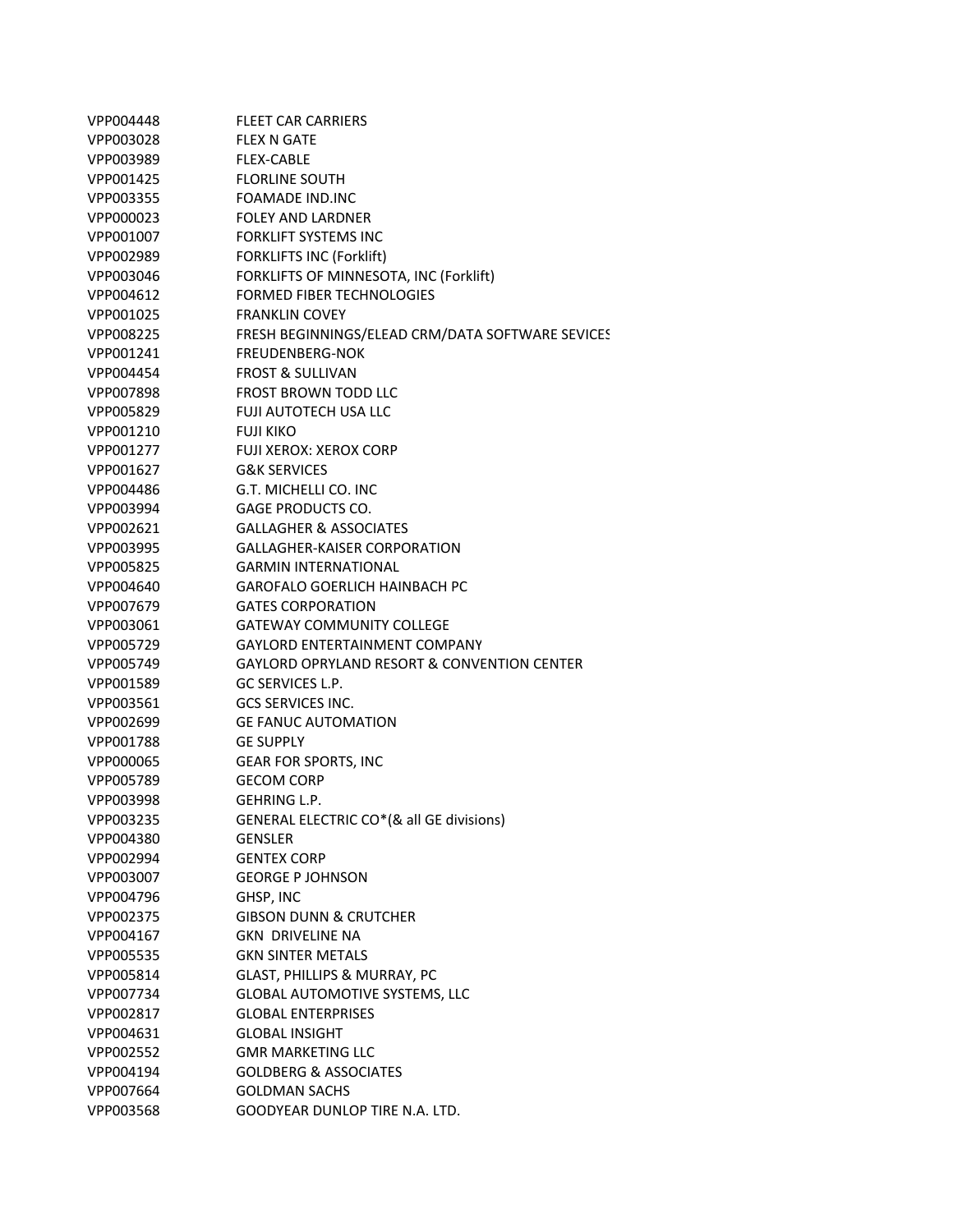| VPP001243 | <b>GOODYEAR TIRE &amp; RUBBER CO</b>              |
|-----------|---------------------------------------------------|
| VPP008028 | GPSI, LLC                                         |
| VPP003573 | GR SPRING & STAMPING, INC.                        |
| VPP003248 | GRACO, INC                                        |
| VPP005812 | GRADE, LLC                                        |
| VPP000674 | <b>GRAINGER</b>                                   |
| VPP004214 | <b>GRAPHIC PRESS INC</b>                          |
| VPP001789 | <b>GRAYBAR ELECTRIC</b>                           |
| VPP000735 | <b>GREENBRIAR</b>                                 |
| VPP004537 | <b>GREGORY MANUFACTURING</b>                      |
| VPP005683 | <b>GRESHAM, SMITH AND PARTNERS</b>                |
| VPP003199 | <b>GRUPO ANTOLINE</b>                             |
| VPP004003 | GUARDIAN MFG. CORP.                               |
| VPP003348 | <b>GUERIN MARKETING SERVICES CORP.</b>            |
| VPP004445 | <b>GUILFORD MILLS INCORP</b>                      |
| VPP004433 | GULFSTREAM AEROSPACE / GENERAL DYNAMICS           |
| VPP007708 | H & K EQUIPMENT, INC. (Forklift)                  |
| VPP008029 | <b>HABITAT FOR HUMANITY INTERNATIONAL</b>         |
| VPP008170 | <b>HACHETTE BOOK GROUP</b>                        |
| VPP004811 | HAGEMEYER NORTH AMERICA                           |
| VPP002972 | HAILEY, MCNAMARA, HALL, LARMANN, PAPALE, LLP      |
| VPP005596 | <b>HALDEX HYDRAULICS</b>                          |
| VPP001087 | HANDLING & STORAGE CONCEPTS INC                   |
| VPP003275 | HANDLING SYSTEMS INC                              |
| VPP004484 | HANJIN SHIPPING CO., LTD                          |
| VPP003110 | <b>HANSEN AND ADKINS</b>                          |
| VPP007899 | HAPAG-LLOYD (formerly C.P. SHIPS)                 |
| VPP003246 | HARTLINE, DACUS, BARGER, DREYER & KERN (LAW FIRM) |
| VPP004409 | HAWKER POWERSOURCE                                |
| VPP007762 | HAWKER BEECHCRAFT (Raytheon Aircraft)             |
| VPP003078 | <b>HAWORTH INC</b>                                |
| VPP002057 | <b>HAYES LEMMERZ INT'L INC</b>                    |
| VPP002058 | <b>HECKETHORN MFG CO INC</b>                      |
| VPP003597 | HELLA ELECTRONICS CORPORATION                     |
| VPP005872 | HELLA, INC                                        |
| VPP004223 | <b>HELTON INC</b>                                 |
| VPP002102 | HENKEL LOCTITE                                    |
| VPP002060 | <b>HENKEL CORPORATION</b>                         |
| VPP002059 | HENKEL SURFACE TECHNOLOGIES                       |
| VPP007747 | <b>HENNIGES AUTOMOTIVE</b>                        |
| VPP004795 | HERITAGE GLOBAL SOLUTIONS                         |
| VPP003876 | <b>HERMAN MILLER INC</b>                          |
| VPP004169 | <b>HEWLETT PACKARD COMPANY</b>                    |
| VPP006407 | HEXAGON METROLOGY, INC                            |
| VPP003241 | <b>HIGH IMPACT TELEVISION</b>                     |
| VPP004708 | <b>HI-LEX CONTROLS</b>                            |
| VPP005862 | HILTGEN & BREWER, PC                              |
| VPP002063 | HI-STAT MANUFACTURING CO                          |
| VPP001137 | HITACHI AMERICA LTD                               |
| VPP004207 | HITACHI AUTOMOTIVE PRODUCTS (USA), INC            |
| VPP002066 | <b>HITACHI CABLE INDIANA</b>                      |
| VPP005782 | HITACHI CAPITAL AMERICA CORP                      |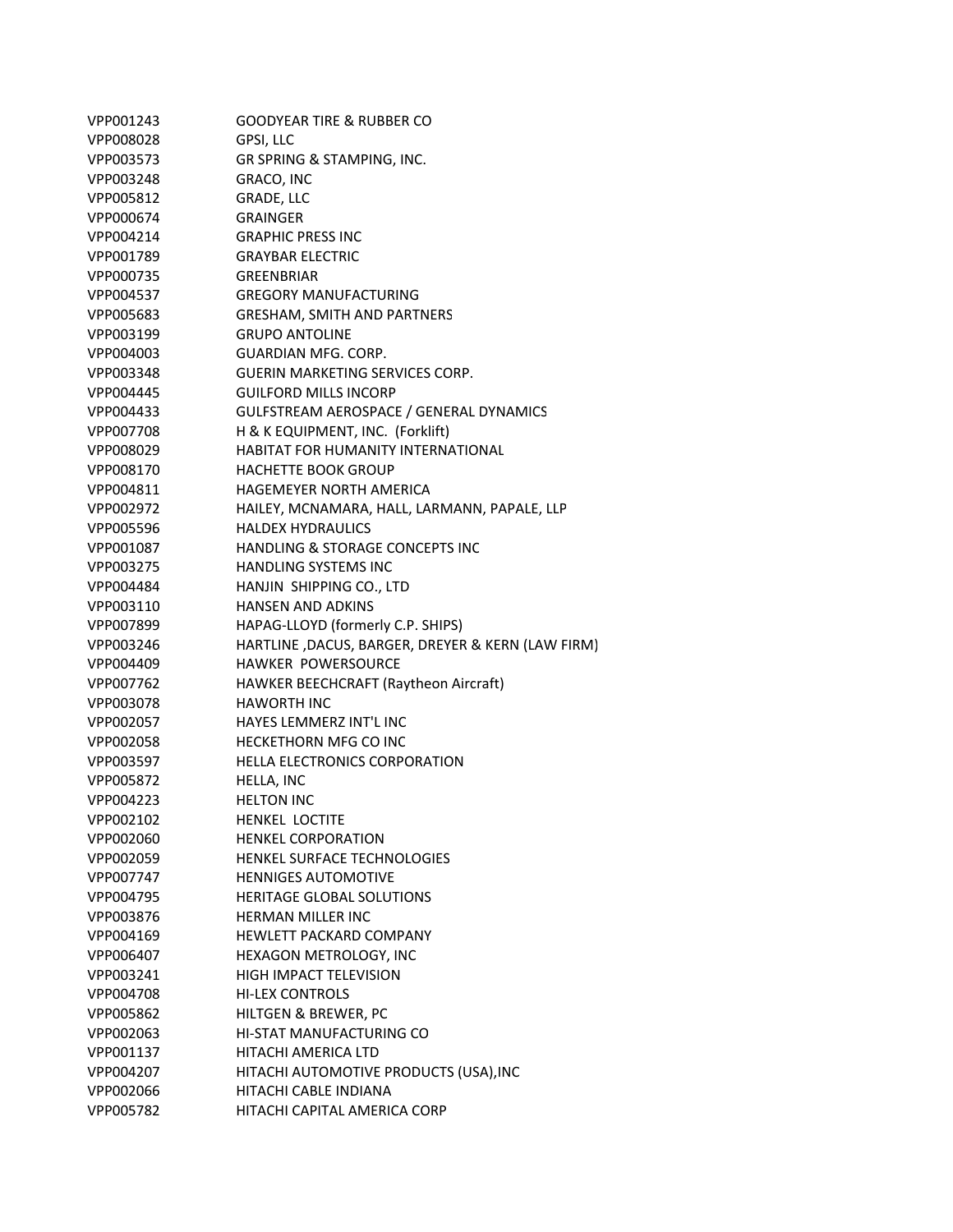| VPP005710 | HITACHI CONSULTING CORPORATION              |
|-----------|---------------------------------------------|
| VPP001464 | HITACHI DATA SYSTEMS                        |
| VPP001488 | HITACHI HIGH TECHNOLOGIES                   |
| VPP002068 | HITACHI METALS AMERICA INC                  |
| VPP001740 | HITECH MOLD & ENGINEER (BAXTER ENTERPRI)    |
| VPP002961 | HKS, INC                                    |
| VPP005827 | HOEGH AUTO LINERS, N.A.                     |
| VPP003088 | <b>HOGAN LOVELLS US LLP</b>                 |
| VPP004361 | HOIST LIFT TRUCK, MFG (Forklift)            |
| VPP000742 | HOJ FORKLIFT SYSTEMS (ENGINEERING & SALES)  |
| VPP005724 | <b>HOLOPHANE</b>                            |
| VPP000743 | <b>HOMASOTE</b>                             |
| VPP001486 | HONEYWELL, INC                              |
| VPP000574 | HORIBA INTERNATIONAL CORPORATION            |
| VPP004336 | <b>HORIZON LINES</b>                        |
| VPP005760 | <b>HOUGHTON INTERNATIONAL</b>               |
| VPP002912 | HUIE, FERNAMBUCQ & STEWART                  |
| VPP004338 | <b>HYDRO ALUMINUM NORTH AMERICA</b>         |
| VPP005543 | <b>HYDROVAC INDUSTRIAL SERVICES INC</b>     |
| VPP007689 | <b>i2 TECHNOLOGIES</b>                      |
| VPP003117 | <b>IBM</b>                                  |
| VPP004790 | <b>IBM CORP.</b>                            |
| VPP002776 | <b>IBM GLOBAL SERVICES</b>                  |
| VPP003102 | <b>IBM RESEARCH</b>                         |
| VPP001317 | IBM SOFTWARE MARKETING DIV                  |
| VPP004674 | <b>ICE INDUSTRIES</b>                       |
| VPP007959 | ICHIKOH MITSUBA INC                         |
| VPP007869 | <b>ICON INTERNATIONAL</b>                   |
| VPP007885 | <b>IDEAL</b> (formally Tridon)              |
| VPP007744 | IDEMITSU LUBRICANTS AMERICA CORPORATION     |
| VPP004660 | IHI PRESS TECHNOLOGY AMERICA, INC           |
| VPP001636 | <b>IKON OFFICE SOLUTION</b>                 |
| VPP004437 | <b>IMAGE POINT</b>                          |
| VPP008093 | <b>IMERYS MINERALS LTD</b>                  |
| VPP007949 | <b>IMS</b>                                  |
| VPP004176 | <b>IMS AUTRANS</b>                          |
| VPP002077 | <b>INA BEARING COMPANY INC</b>              |
| VPP002827 | <b>INDIANAPOLIS MOTOR SPEEDWAY</b>          |
| VPP004016 | INDUSTRIAL CONTROL REPAIR, INC              |
| VPP007927 | INDUSTRIAL CONVEYOR CORPORATION             |
| VPP001794 | <b>INDUSTRIAL POWER SALES</b>               |
| VPP000428 | INDUSTRIAL TRUCK SALES & SERVICE (Forklift) |
| VPP004243 | <b>INERGY AUTOMOTIVE SYSTEMS</b>            |
| VPP003349 | INFINITY BROADCASTING/WBZ RADIO             |
| VPP004377 | <b>INFORMATICA</b>                          |
| VPP008251 | <b>INFOSYS TECHNOLOGIES LIMITED</b>         |
| VPP004018 | INGERSOLL RAND/ JOHNSTONE                   |
| VPP001098 | <b>INLAND STEEL</b>                         |
| VPP002950 | <b>INLINE PLASTICS</b>                      |
| VPP001502 | <b>INROADS INC</b>                          |
| VPP004020 | <b>INTEGRATED FABRIC RESOURCE</b>           |
| VPP005716 | <b>INTEGRATED PROGRAM MANAGEMENT</b>        |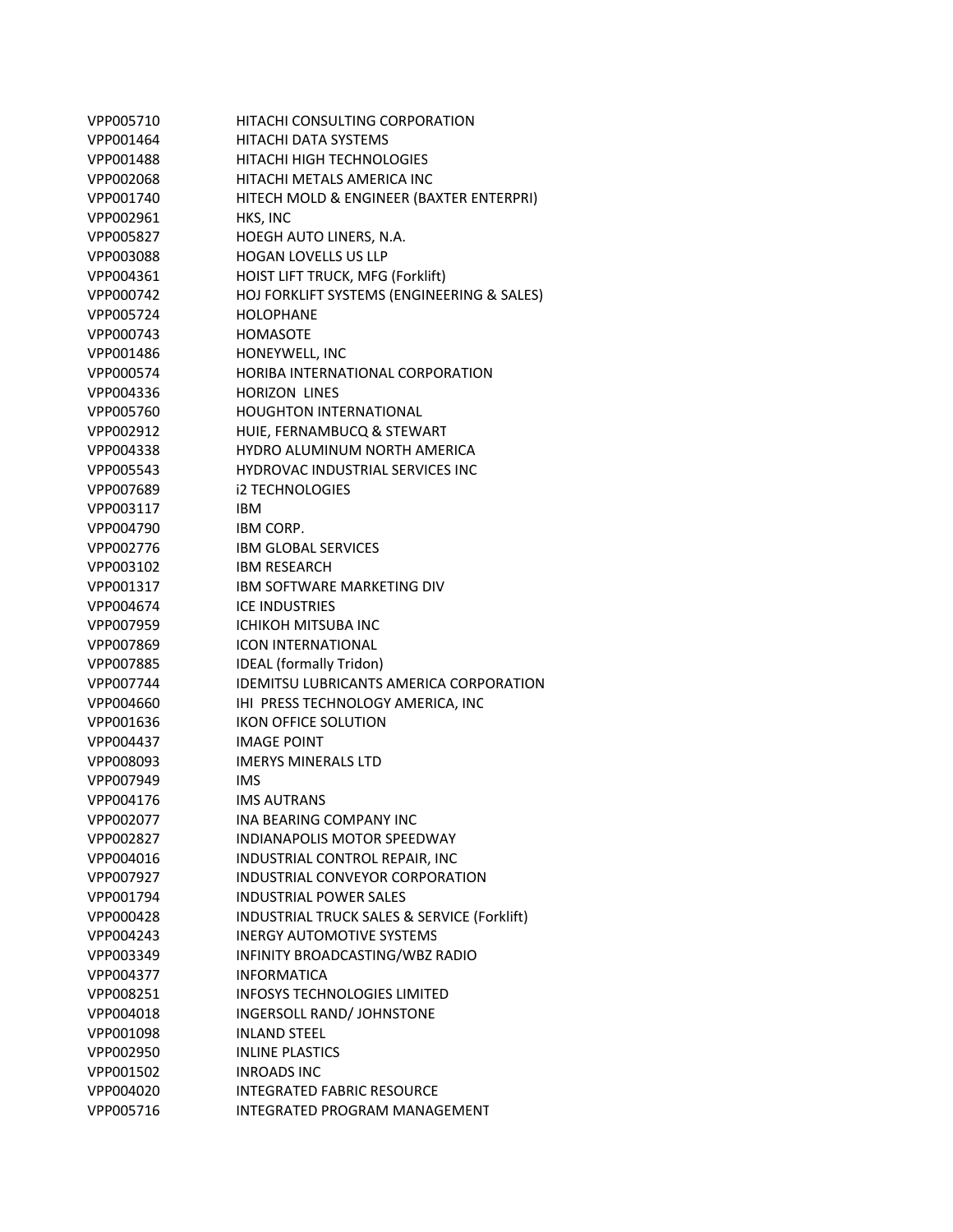| VPP005823 | INTERACTIVE SOLUTIONS, INC                                               |
|-----------|--------------------------------------------------------------------------|
| VPP000792 | <b>INTERMEC TECHNOLOGIES</b>                                             |
| VPP003013 | INTERMODAL TRANSPORTATION SVC INC                                        |
| VPP006333 | INTERNATIONAL AUTOMOTIVE COMPONENTS (IAC)/IAC GROUP OF NORTH AMERICA LLC |
| VPP001536 | <b>INTERNATIONAL PAPER</b>                                               |
| VPP001436 | <b>INTERSTATE BATTERY</b>                                                |
| VPP003330 | <b>IRON MOUNTAIN OFFSITE DATA SECURITY</b>                               |
| VPP004482 | <b>ITW DELTAR IPAC</b>                                                   |
| VPP001080 | J D POWER and ASSOCIATES INC                                             |
| VPP008049 | J P RESEARCH, INC                                                        |
| VPP002324 | J. M. EQUIPMENT CO, INC                                                  |
| VPP005807 | J.A. KING & CO, LLC                                                      |
| VPP005861 | <b>J.B. HUNT TRANSPORT</b>                                               |
| VPP000072 | JAC PRODUCTS, INC                                                        |
| VPP003109 | JACK COOPER TRANSPORT CO INC                                             |
| VPP004430 | <b>JACKSON STATE UNIVERSITY</b>                                          |
| VPP000442 | <b>JASPER RUBBER PRODUCTS</b>                                            |
| VPP000754 | <b>JATO DYNAMICS INC</b>                                                 |
| VPP007882 | <b>JDA SOFTWARE INC</b>                                                  |
| VPP004579 | JEFF COWAN'S PRO TALK INC                                                |
| VPP001796 | <b>JERVIS B WEBB COMPANY</b>                                             |
| VPP004170 | <b>JESCO INC</b>                                                         |
| VPP004512 | JOHN E GREEN                                                             |
| VPP007805 | JOHN MORTON, JR., LLC                                                    |
| VPP001798 | JOHN W MCDOUGALL CO INC                                                  |
| VPP003021 | JOHNAN AMERICA INC                                                       |
| VPP004740 | <b>JOHNSON PRINTING SERVICE</b>                                          |
| VPP002091 | <b>JOHNSON CONTROLS</b>                                                  |
| VPP003175 | JOHNSON CONTROLS INC(AUTOMOTIVE SYS) *                                   |
| VPP003193 | <b>JP MORGAN CHASE BANK</b>                                              |
| VPP002094 | <b>JSP INTERNATIONAL</b>                                                 |
| VPP000302 | JTEKT AUTOMOTIVE OF TENNESSEE VONORE                                     |
| VPP007932 | <b>JTEKT AUTOMOTIVE TEXAS LLP</b>                                        |
| VPP005784 | JTEKT AUTOMOTIVE VIRGINIA INC                                            |
| VPP007931 | JTEKT NORTH AMERICA INC                                                  |
| VPP007666 | JULIUS BAER INVESTMENT MANAGEMENT                                        |
| VPP005690 | JUNGHEINRICH LIFT TRUCK CORPORATION (Forklift)                           |
| VPP001217 | <b>K&amp;S WIRING SYSTEMS INC</b>                                        |
| VPP000459 | KAISER PERMANENT MEDICAL GRP                                             |
| VPP003309 | <b>KANEKA TEXAS CORP</b>                                                 |
| VPP005775 | KANSAS CITY SOUTHERN RR                                                  |
| VPP002337 | KARL SCHMIDT UNISIA                                                      |
| VPP005820 | KAUTEX NORTH AMERICA                                                     |
| VPP007871 | KAWASHIMA TEXTILE USA INC                                                |
| VPP003278 | KAY AUTOMOTIVE GRAPHICS                                                  |
| VPP000036 | <b>KELLY SERVICES INC</b>                                                |
| VPP008135 | <b>KELLY TRACTOR</b>                                                     |
| VPP007874 | KENDALL C FARR ATTORNEY AT LAW                                           |
| VPP007792 | KENNEDY CAPITAL MANAGEMENT INC                                           |
| VPP002889 | <b>KENT LANDSBERG COMPANY</b>                                            |
| VPP004590 | <b>KEY SAFETY SYSTEMS INC</b>                                            |
| VPP004492 | KI (KRUEGER INTERNATIONAL)                                               |
|           |                                                                          |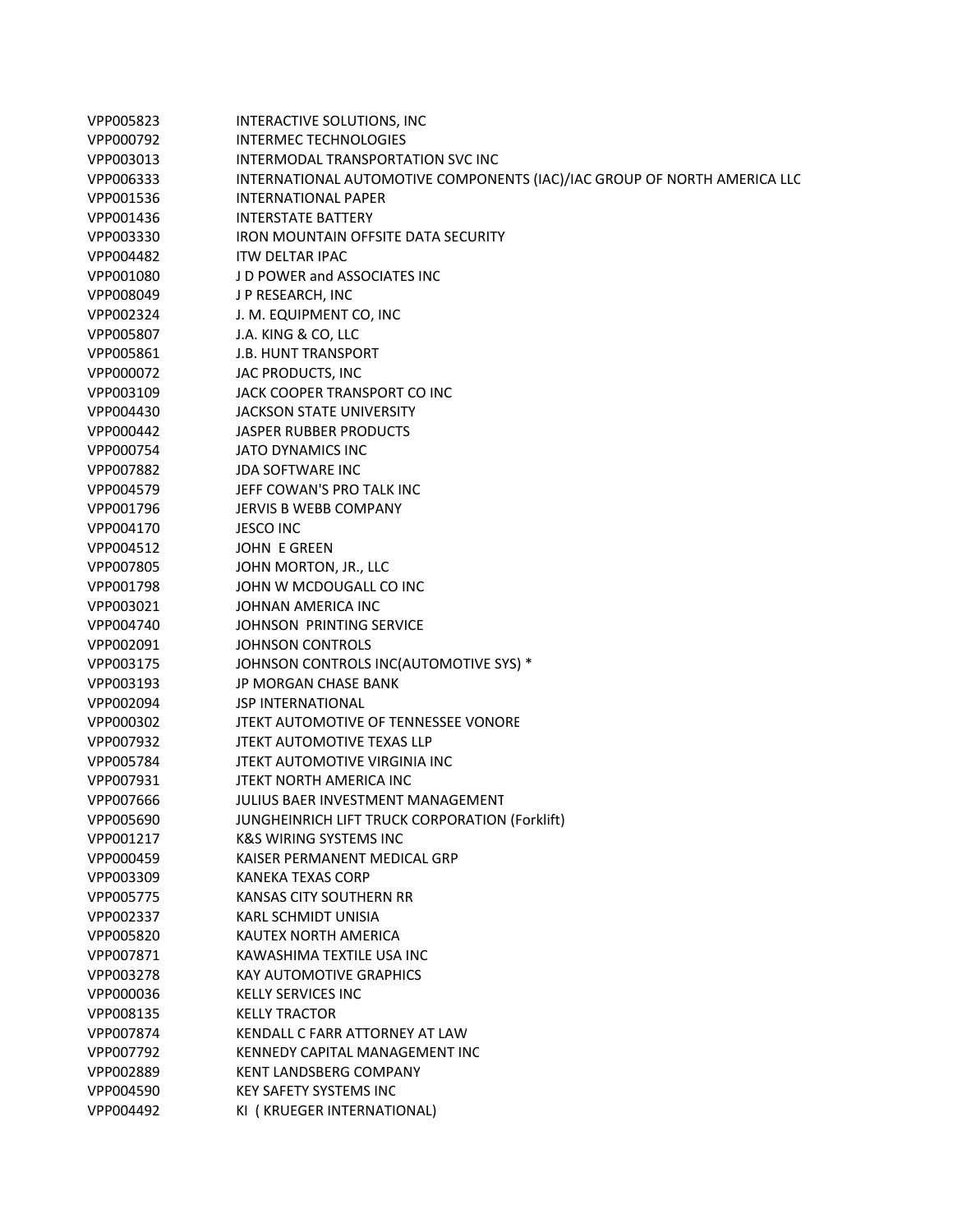| VPP002348 | KI (USA) CORPORATION                                                                   |
|-----------|----------------------------------------------------------------------------------------|
| VPP003292 | KINETICO INCORPORATED                                                                  |
| VPP002380 | KING & SPALDING                                                                        |
| VPP004500 | KINKO'S                                                                                |
| VPP005488 | KINTETSU WORLD EXPRESS, INC.                                                           |
| VPP003885 | KIRIU USA CORPORATION                                                                  |
| VPP001801 | KIRK & BLUM                                                                            |
| VPP004040 | KIRKHOF/GOODRICH DIV/MARK IV IND., INC.                                                |
| VPP001743 | <b>KNIGHT INDUSTRIES</b>                                                               |
| VPP005550 | KOBE ALUMINUM AUTOMOTIVE PRODUCTS LLC                                                  |
| VPP004337 | KOKUSAI, INC                                                                           |
| VPP007713 | KONGSBERG AUTOMOTIVE                                                                   |
| VPP004558 | KONICA MINOLTA BUSINESS SOLUTIONS, USA                                                 |
| VPP006340 | KONOVE AND KONOVE                                                                      |
| VPP008206 | KOORSEN FIRE & SECURITY                                                                |
| VPP007841 | KOTOBUKIYA TREVES NORTH AMERICA                                                        |
| VPP001254 | <b>KOYO CORP OF USA</b>                                                                |
| VPP003286 | <b>KPMG</b>                                                                            |
| VPP001734 | <b>KPMG PEAT MARWICK LLP</b>                                                           |
| VPP004675 | <b>KRAFT CPAS PLLC</b>                                                                 |
| VPP007825 | KRAVITZ, SCHNITZER AND SLOANE                                                          |
| VPP007786 | KYB MANUFACTURING NA. INC                                                              |
| VPP007723 | L & L PRODUCTS, INC                                                                    |
| VPP004189 | L & R MANUFACTURING                                                                    |
| VPP004347 | L & W ENGINEERING CO                                                                   |
| VPP001052 | LA UNIFIED SCHOOL DISTRICT                                                             |
| VPP004529 | LACKS ENTERPRISES                                                                      |
| VPP004264 | LAKELAND INDUSTRIES, INC                                                               |
| VPP008254 | LANDSTAR SYSTEM, INC                                                                   |
| VPP001072 | LATHAM & WATKINS LLP                                                                   |
| VPP005579 | LATTIMORE BLACK MORGAN & CAIN (LBMC)                                                   |
| VPP004427 | LAUREL MACHINE & FOUNDRY CO                                                            |
| VPP002858 | LAVIN, O'NEIL, RICCI, CEDREONE, AND DISIPIO                                            |
| VPP004551 | LAWSON PRODUCTS, INC                                                                   |
| VPP001727 | <b>LCG ASSOCIATES INC</b>                                                              |
| VPP008257 | LEAF RESERVATION CUSTOMERS - Copy of LEAF Reservation Confirmation req'd for VPP Audit |
| VPP000307 | <b>LEAR CORPORATION</b>                                                                |
| VPP002098 | <b>LEAR CORPORATION-INTERIOR</b>                                                       |
| VPP008100 | LEASE PLAN USA, INC                                                                    |
| VPP005844 | LEVEELIFT INC                                                                          |
| VPP002620 | <b>LEWTAN TECHNOLOGIES</b>                                                             |
| VPP002662 | <b>LEXIS NEXIS</b>                                                                     |
| VPP003262 | LEXMARK INTERNATIONAL                                                                  |
| VPP005833 | LIEBOVICH BROS, INC                                                                    |
| VPP000352 | LIFT TRUCK SALES & SVC.(Forklift)                                                      |
| VPP005696 | LIFT TRUCK SERVICE CENTER INC.(Forklift)                                               |
| VPP000835 | LIFTEC INC.                                                                            |
| VPP004394 | LIFTRUCK SERVICE CO (Forklift)                                                         |
| VPP006406 | LINDABURY, MCCORMICK, ESTABROOK & COOPER                                               |
| VPP001904 | <b>LINDE</b>                                                                           |
| VPP003042 | LIPPINCOTT MERCER                                                                      |
| VPP002101 | LITTELFUSE INC                                                                         |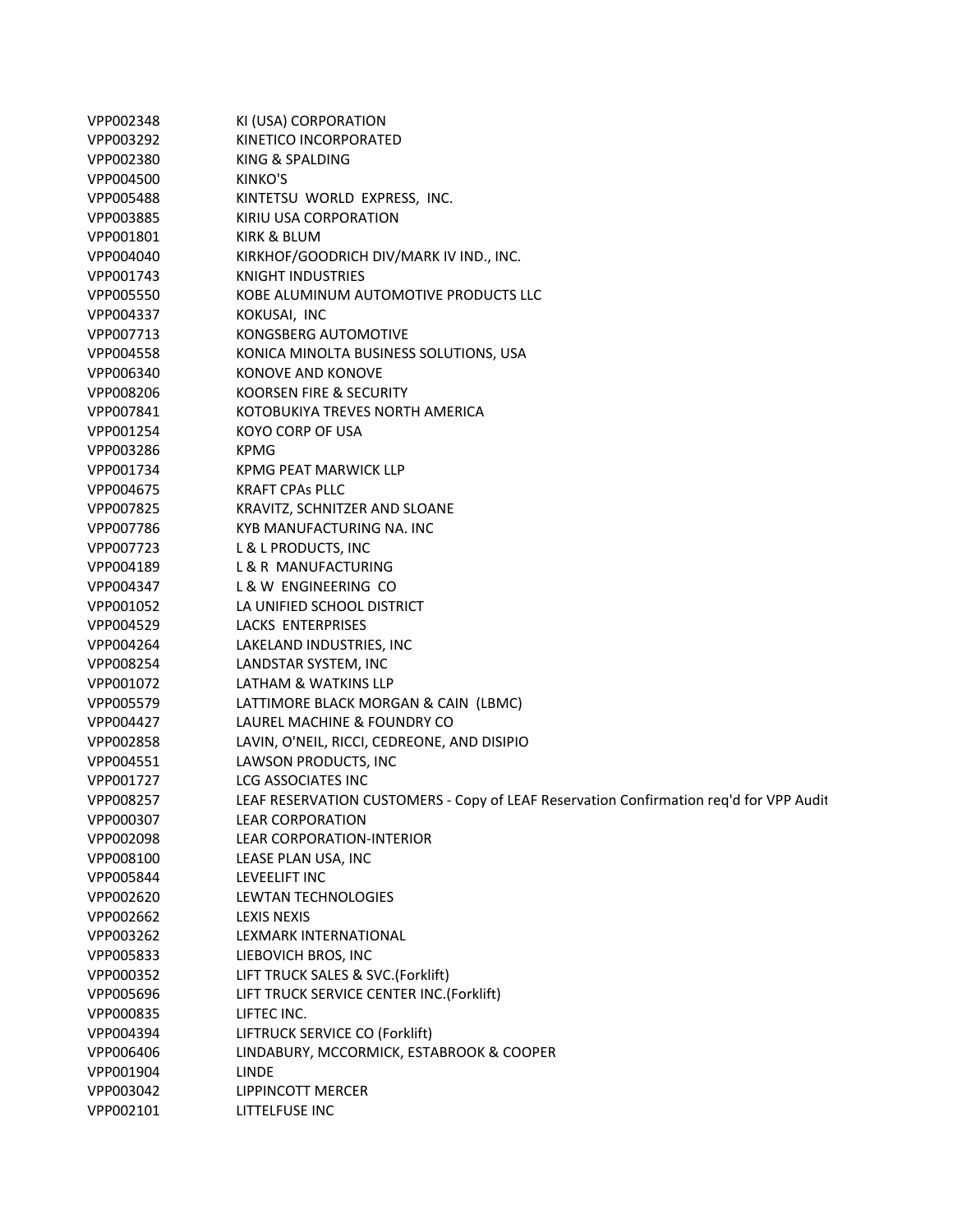| VPP003651 | LMS NORTH AMERICA                                |
|-----------|--------------------------------------------------|
| VPP002571 | LOST DOG COMMUNICATIONS                          |
| VPP007962 | LOUISIANA-PACIFIC CORP                           |
| VPP005490 | LSV ASSET MANAGEMENT                             |
| VPP006362 | LTS INDUSTRIAL EQUIPMENT                         |
| VPP003874 | LUK USA LLC                                      |
| VPP000423 | M & L INDUSTRIES LLC (Forklift)                  |
| VPP007756 | M. W. MORSS ROOFING, INC                         |
| VPP004499 | <b>MACH 1 AIR SERVICE</b>                        |
| VPP004544 | <b>MACKIN INDUSTRIES INC</b>                     |
| VPP003097 | <b>MAERSK INC</b>                                |
| VPP001452 | <b>MAGELLAN HEALTH SERVICES</b>                  |
| VPP002740 | MAGNA INTERNATIONAL INC & all divisions          |
| VPP004710 | <b>MAHER TERMINALS INC</b>                       |
| VPP005765 | <b>MAHLE FILTER SYSTEMS</b>                      |
| VPP007990 | <b>MAHLE INC</b>                                 |
| VPP000283 | MAHLE TENNEX NORTH AMERICA                       |
| VPP004648 | MAINTECH CORP (TRIANGLE SERVICES)                |
| VPP004564 | <b>MALEN &amp; ASSOCIATES PC</b>                 |
| VPP005863 | <b>MANESS PLUMBING and INDUSTRIAL SUPPLY</b>     |
| VPP003022 | <b>MANHATTAN ASSOCIATES</b>                      |
| VPP006409 | MANN+HUMMEL USA, INC.                            |
| VPP003656 | <b>MARINE POLLUTION CONTROL</b>                  |
| VPP000774 | <b>MARINE TERMINALS</b>                          |
| VPP000512 | <b>MARITZ INC</b>                                |
| VPP004056 | <b>MARPOSS CORPORATION</b>                       |
| VPP008235 | Marriott International, Inc.                     |
| VPP000657 | <b>MARSH</b>                                     |
| VPP006354 | <b>MARSH AND MCLENNAN</b>                        |
| VPP002973 | <b>MARSH INC</b>                                 |
| VPP006355 | <b>MARSH RISK &amp; INSURANCE SERVICES</b>       |
| VPP006394 | MARTINREA FABCO AUTOMOTIVE STRUCTURE SPRINGFIELD |
| VPP006395 | MARTINREA FABCO AUTOMOTIVE STRUCTURE TUPELO      |
| VPP006396 | MARTINREA FABCO HOT STAMPING                     |
| VPP004816 | MARUBENI-ITOCHU STEEL AMERICA INC HQ (MISA)      |
| VPP000339 | <b>MASCO TECH FORMING</b>                        |
| VPP004814 | <b>MATCOR METAL FABRICATION</b>                  |
| VPP002721 | MATERIAL HANDLING SUPPLY-NJ                      |
| VPP006391 | <b>MATERIAL SCIENCES CORP.</b>                   |
| VPP002993 | MATSUSHITA ELECTRIC CORP.                        |
| VPP000706 | MAXELL CORPORATION OF AMERICA                    |
| VPP004683 | MAYER, BROWN LLP                                 |
| VPP006365 | <b>MBL USA CORPORATION</b>                       |
| VPP001803 | <b>MCCARTHY JONES &amp; WOODARD</b>              |
| VPP004519 | MCCRANIE SISTRUNK ANZELMO, MCDANIEL & WELCH      |
| VPP004511 | MCDOWELL KNIGHT ROEDDER & SLEDGE LLC             |
| VPP000042 | MCGARD, INC.                                     |
| VPP002703 | <b>MCGLINCHEY STAFFORD</b>                       |
| VPP000335 | MCI (WORLDCOM)                                   |
| VPP004498 | <b>MCINNIS ELECTRIC</b>                          |
| VPP008027 | <b>MEDIFIT CORPORATE SERVICES</b>                |
| VPP007849 | MEDITERRANEAN SHIPPING CO (USA)                  |
|           |                                                  |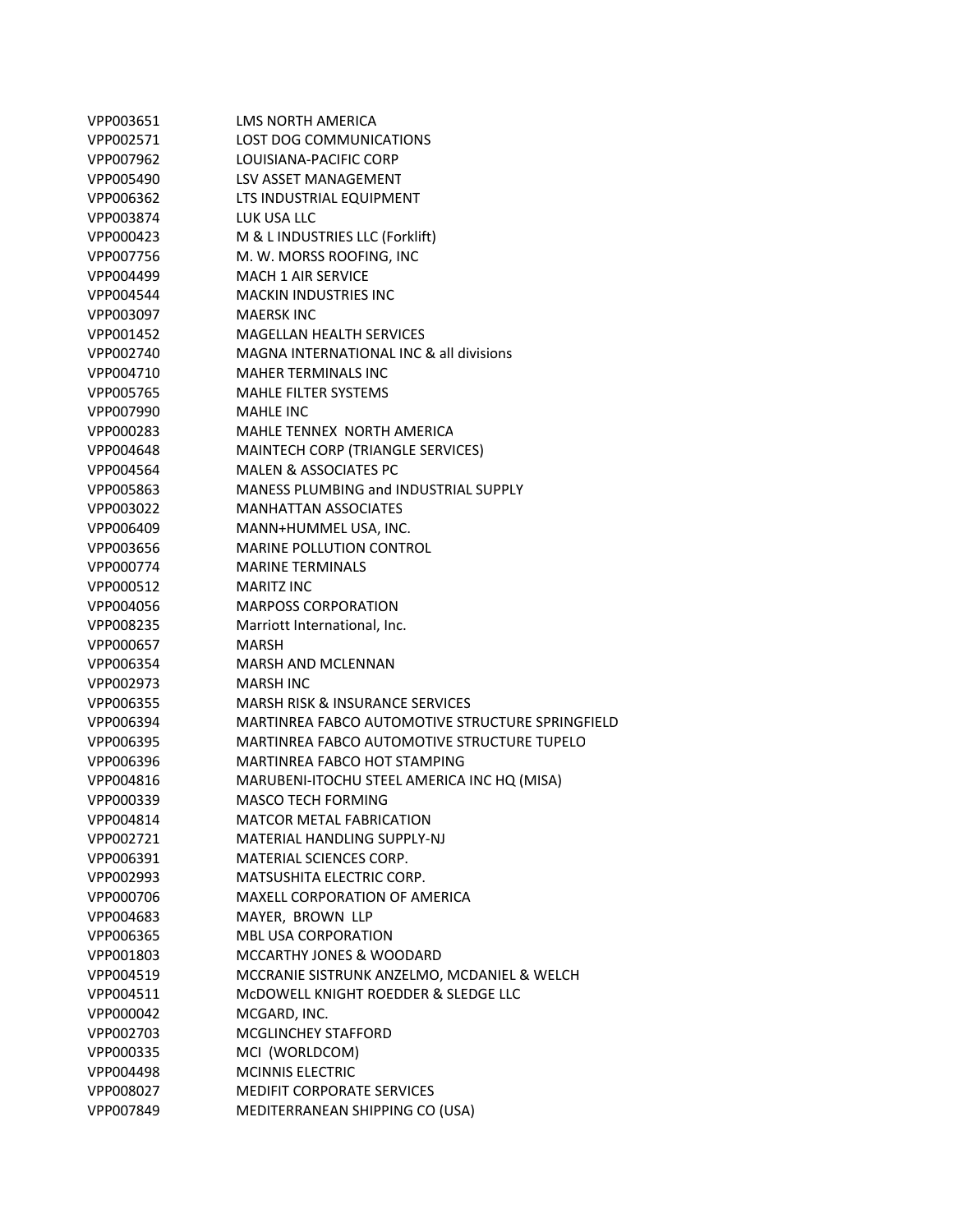| VPP001804 | <b>MEIJI CORPORATION</b>                         |
|-----------|--------------------------------------------------|
| VPP003198 | MENARD, INC                                      |
| VPP008025 | <b>MENLO WORLDWIDE</b>                           |
| VPP007657 | <b>MERCER</b>                                    |
| VPP002383 | MERCER HUMAN RESOURCE CONSULTING                 |
| VPP004610 | <b>MERIT ELECTRICAL INC</b>                      |
| VPP003664 | <b>MERITOR SUSPENSION SYSTEMS COM</b>            |
| VPP004810 | <b>MERRILL LYNCH</b>                             |
| VPP004602 | <b>MET LIFE VOLUNTARY BENEFITS</b>               |
| VPP003665 | METALDYNE / FORMTECH INDUSTRIES                  |
| VPP003667 | <b>METALSA</b>                                   |
| VPP002130 | <b>METHODE ELECTRONICS INC</b>                   |
| VPP002645 | MG INTERNATIONAL, INC.                           |
| VPP002361 | MGA RESEARCH CORP                                |
| VPP004657 | MICHAEL C. FINA COMPANY                          |
| VPP002131 | MICHELIN AUTOMOTIVE INC.                         |
| VPP002133 | MICHELIN NORTH AMERICA                           |
| VPP004791 | MICHELIN TIRE COMPANY                            |
| VPP003677 | MICHIGAN INDUSTRIAL FORKLIFT                     |
| VPP007859 | <b>MICRO MAX INC</b>                             |
| VPP007712 | MICRO POISE MEASUREMENT SYSTEMS, LLC             |
| VPP000360 | <b>MICROSOFT</b>                                 |
| VPP004825 | MID SOUTH TRANSPORT INC.                         |
| VPP001738 | MIDDLE TENNESSEE ELECTRIC MEMBERSHIP CORPORATION |
| VPP002951 | MIDTRONICS, INC                                  |
| VPP002135 | MIDWEST STAMPING LLC                             |
| VPP008146 | MIGHTY LUBE USA SALES, INC                       |
| VPP004800 | MIG-VISTEON AUTOMOTIVE SYSTEMS LLC               |
| VPP001401 | MILLER / ZELL                                    |
| VPP004809 | <b>MILLER TRANSFER</b>                           |
| VPP007889 | <b>MINACT LOGISTICAL SERVICES</b>                |
| VPP002140 | MINIATURE PRECISION COMPONENTS (MPC)             |
| VPP003036 | MISSISSIPPI STATE UNIVERSITY                     |
| VPP007769 | <b>MITSUBA BARDSTOWN INC</b>                     |
| VPP002143 | MITSUBISHI ELECTRIC AUTOMOTIVE AMERICA           |
| VPP004065 | <b>MITSUBISHI ELECTRONICS</b>                    |
| VPP004397 | MITSUI STEEL DEVELOPMENT CO INC                  |
| VPP002144 | MITSUI & COMPANY (USA) INC                       |
| VPP001181 | <b>MITSUI OSK LINES</b>                          |
| VPP003081 | MIZUHO CAPITAL MARKETS CORP.                     |
| VPP004327 | MIZUHO CORPORATE BANK, LTD*                      |
| VPP002544 | MLC & ASSOCIATES (MICHAEL L CLEMENS)             |
| VPP003308 | MODEL ELECTRONICS INC                            |
| VPP005604 | MOLD FLOW                                        |
| VPP008131 | <b>MOLNLYCKE HEALTH CARE</b>                     |
| VPP003254 | <b>MONTAPLAST</b>                                |
| VPP002623 | MOODY PACKAGING, INC.                            |
| VPP004360 | MOODY'S KMV                                      |
| VPP004695 | MOORE WALLACE*                                   |
| VPP004820 | <b>MORGAN STANLEY SMITH BARNEY</b>               |
| VPP005623 | MORLEY COMPANIES, INC                            |
| VPP004575 | MORRISON INDUSTRIAL EQUIPMENT                    |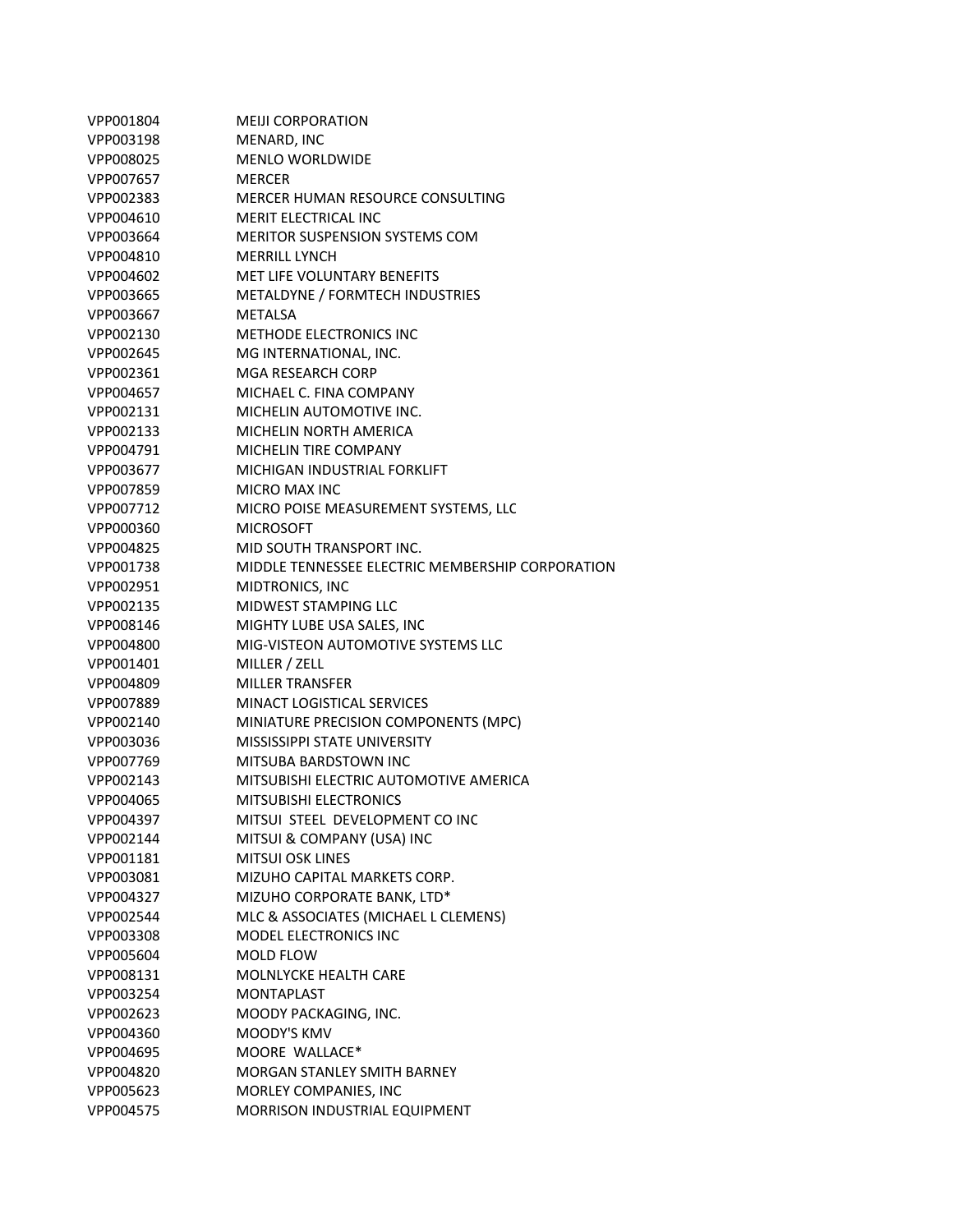| VPP001805 | <b>MOTION INDUSTRIES</b>                                          |
|-----------|-------------------------------------------------------------------|
| VPP007705 | MOTOR CITY AUTO TRANSPORT, INC                                    |
| VPP004288 | <b>MOTOR DIMENSIONS INC</b>                                       |
| VPP000046 | MOTOROLA, INC.                                                    |
| VPP003697 | <b>MSC SOFTWARE</b>                                               |
| VPP008175 | <b>MSSC INC</b>                                                   |
| VPP003698 | <b>MSX INTERNATIONAL</b>                                          |
| VPP001143 | <b>M-TEK INC</b>                                                  |
| VPP005592 | MULLINS, CLEMMONS & MAYES PLLC                                    |
| VPP008134 | MUNICIPAL GAS AUTHORITY OF GEORGIA (MGAG)                         |
| VPP004411 | MURAKAMI MANUFACTURING USA INC                                    |
| VPP005873 | MURFREESBORO KUBOTA, LLC                                          |
| VPP002924 | <b>MUSIC TELECOM</b>                                              |
| VPP003140 | MYOC.COM (FREEDOM COMMUNICATIONS)                                 |
| VPP005859 | NABTESCO MOTION CONTROL INC                                       |
| VPP000751 | NADE - ITS (MANHEIM Auto Auction)                                 |
| VPP004491 | <b>NALCO</b>                                                      |
| VPP000240 | NASCO/NHK OF AMERICA SUSPENSION COMPONENTS INC                    |
| VPP004383 | NASHVILLE RUBBER & GASKET COMPANY, INC.                           |
| VPP008101 | NATIONAL DAIRY, LLC                                               |
| VPP001590 | NATIONWIDE CREDIT, INC                                            |
| VPP002971 | <b>NAVTEQ</b>                                                     |
| VPP007801 | <b>NCO GROUP INC.</b>                                             |
| VPP000398 | <b>NCR CORPORATION</b>                                            |
| VPP000237 | <b>NEATON AUTO PRODUCTS MFG</b>                                   |
| VPP001316 | NEC AMERICA INC                                                   |
| VPP004403 | NELSON MULLINS RILEY & SCARBOROUGH LLP                            |
| VPP004770 | NELSON STUD WELDING                                               |
| VPP007736 | NEMAK ALABAMA                                                     |
| VPP007738 | NEMAK NORTH AMERICA                                               |
| VPP007737 | <b>NEMAK TENNESSEE</b>                                            |
| VPP007907 | NEOCON INTERNATIONAL INC                                          |
| VPP007896 | NEOCON USA INC                                                    |
| VPP005758 | NERA (ECONOMIC CONSULTING)                                        |
| VPP003197 | NEW ENGLAND INDUSTRIAL TRUCK(Forklift)                            |
| VPP003705 | <b>NEW HORIZONS</b>                                               |
| VPP000238 | NEW MATHER METALS, INC.                                           |
| VPP004699 | <b>NEWARK IN ONE</b>                                              |
| VPP002635 | <b>NEXAIR</b>                                                     |
| VPP008210 | <b>NEXTEER AUTOMOTIVE</b>                                         |
| VPP007674 | NGK SPARK PLUGS (USA), INC                                        |
| VPP004181 | NICHIRIN TENNESSEE, INC                                           |
| VPP002154 | NIFAST CORPORATION                                                |
| VPP005819 | NIFCO AMERICA CORPORATION                                         |
| VPP005773 | NILES AMERICA MICHIGAN INC                                        |
| VPP003707 | NIPPON EXPRESS USA, INC.                                          |
| VPP002158 | NISHIKAWA STANDARD CO                                             |
| VPP005595 | NISSAN FORKLIFT OF MICHIGAN, INC                                  |
| VPP003174 | NISSAN LIFT OF NEW YORK, INC                                      |
| VPP005699 | NISSAN LIFT OF NEW YORK/dba: INFINITI HANDLING SYSTEMS (Forklift) |
| VPP003345 | NISSAN LIFTRUCK OF MEMPHIS LLC (Forklift)                         |
| VPP008153 | NITTO DENKO AUTOMOTIVE INC                                        |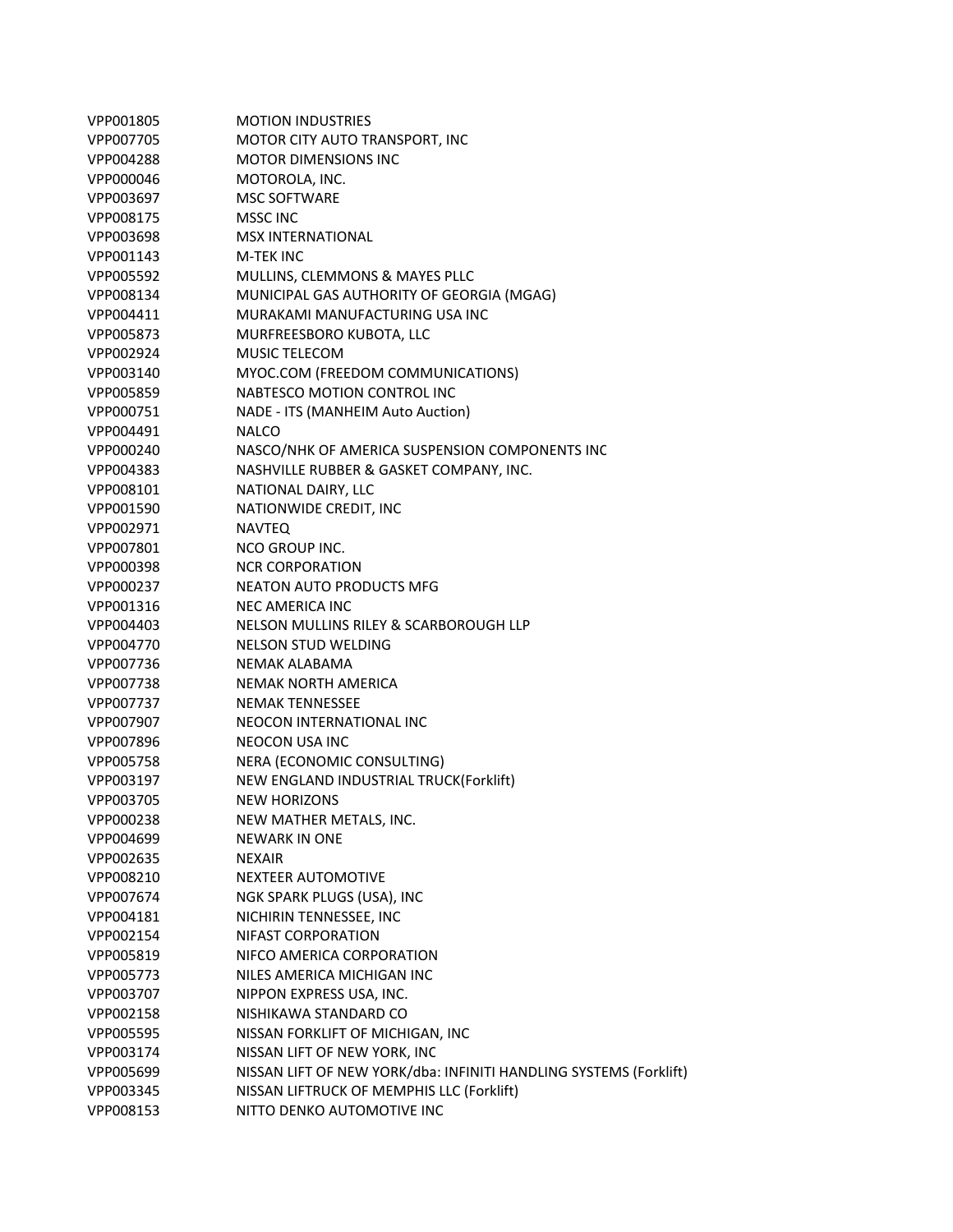| VPP003222 | NITTO DENKO AUTOMOTIVE, VIRGINIA, INC* FORMELY NISTEM |
|-----------|-------------------------------------------------------|
| VPP001809 | <b>NKC OF AMERICA INC</b>                             |
| VPP004079 | <b>NLB CORPORATION</b>                                |
| VPP002955 | NORFOLK SOUTHERN CORPORATION                          |
| VPP008021 | NORLIFT OF OREGON, INC                                |
| VPP001253 | NORTH AMERICAN LIGHTING                               |
| VPP004405 | <b>NORTH COAST LIFT TRUCK INC (Forklift)</b>          |
| VPP002163 | NORTHERN ENGRAVING CORP                               |
| VPP004569 | <b>NORTHERN TRUST</b>                                 |
| VPP004401 | NORTHSTAR LOCATION SERVICES LLC                       |
| VPP002992 | <b>NORTHWEST AIRLINES (Detroit)</b>                   |
| VPP002967 | <b>NORTHWEST FORKLIFT INC</b>                         |
| VPP008178 | <b>NPR OF AMERICA LLC</b>                             |
| VPP006408 | <b>NSI</b>                                            |
| VPP001222 | <b>NSK</b>                                            |
| VPP000233 | NSK STEERING SYSTEMS AMERICA                          |
| VPP004404 | NT USA CORPORATION                                    |
| VPP000667 | NTC AMERICA CORP                                      |
| VPP000245 | NTN BEARING CORP OF AMERICA                           |
| VPP002168 | NTN DRIVE SHAFTS, INC                                 |
| VPP008240 | <b>NUCOR STEEL</b>                                    |
| VPP004538 | <b>NYE LUBRICANTS</b>                                 |
| VPP004270 | NYK BULKSHIP (USA) INC                                |
| VPP001187 | NYK LINE (NORTH AMERICA) INC                          |
| VPP005727 | <b>NYK LOGISTICS</b>                                  |
| VPP005557 | NYK LOGISTICS & MEGACARRIER                           |
| VPP002456 | <b>OBARA CORP USA</b>                                 |
| VPP003720 | <b>OCE</b>                                            |
| VPP005671 | OFFICEMAX*                                            |
| VPP007846 | OGDEN FORKLIFT, LLC (FORKLIFT DEALER)                 |
| VPP000246 | OGIHARA AMERICA CORP.                                 |
| VPP001712 | OGLETREE, DEAKINS, NASH, SMOAK & STEWART              |
| VPP003890 | OHASHI TECHNICA USA, INC                              |
| VPP002171 | OHI AUTOMOTIVE OF AMERICA                             |
| VPP003722 | OILES AMERICA CORPORATION                             |
| VPP004439 | OKUMA AMERICA                                         |
| VPP003342 | OMD/USA                                               |
| VPP002748 | O'MELVENY & MYERS LLP                                 |
| VPP006324 | OMNIA MARKETING & DESIGN, LTD                         |
| VPP005618 | <b>OMNICHEM LLC</b>                                   |
| VPP004577 | OMNICOM GROUP*(& all divisions)                       |
| VPP004802 | <b>OMNITURE</b>                                       |
| VPP004707 | O'NEAL STEEL, INC                                     |
| VPP004690 | O'NEIL, CANNON, HOLLMAN, DEJONG, S.C.                 |
| VPP003096 | OOCL (USA) INC                                        |
| VPP000359 | ORACLE CORPORATION                                    |
| VPP000320 | ORACLE GOVERNMENT DIV                                 |
| VPP002396 | ORAM MATERIALS HANDLING (FORKLIFT)                    |
| VPP002818 | <b>ORANGE COUNTY REGISTER</b>                         |
| VPP005786 | <b>ORBIS</b>                                          |
| VPP003724 | <b>ORION AIR EXPRESS</b>                              |
| VPP001226 | OTSCON CO                                             |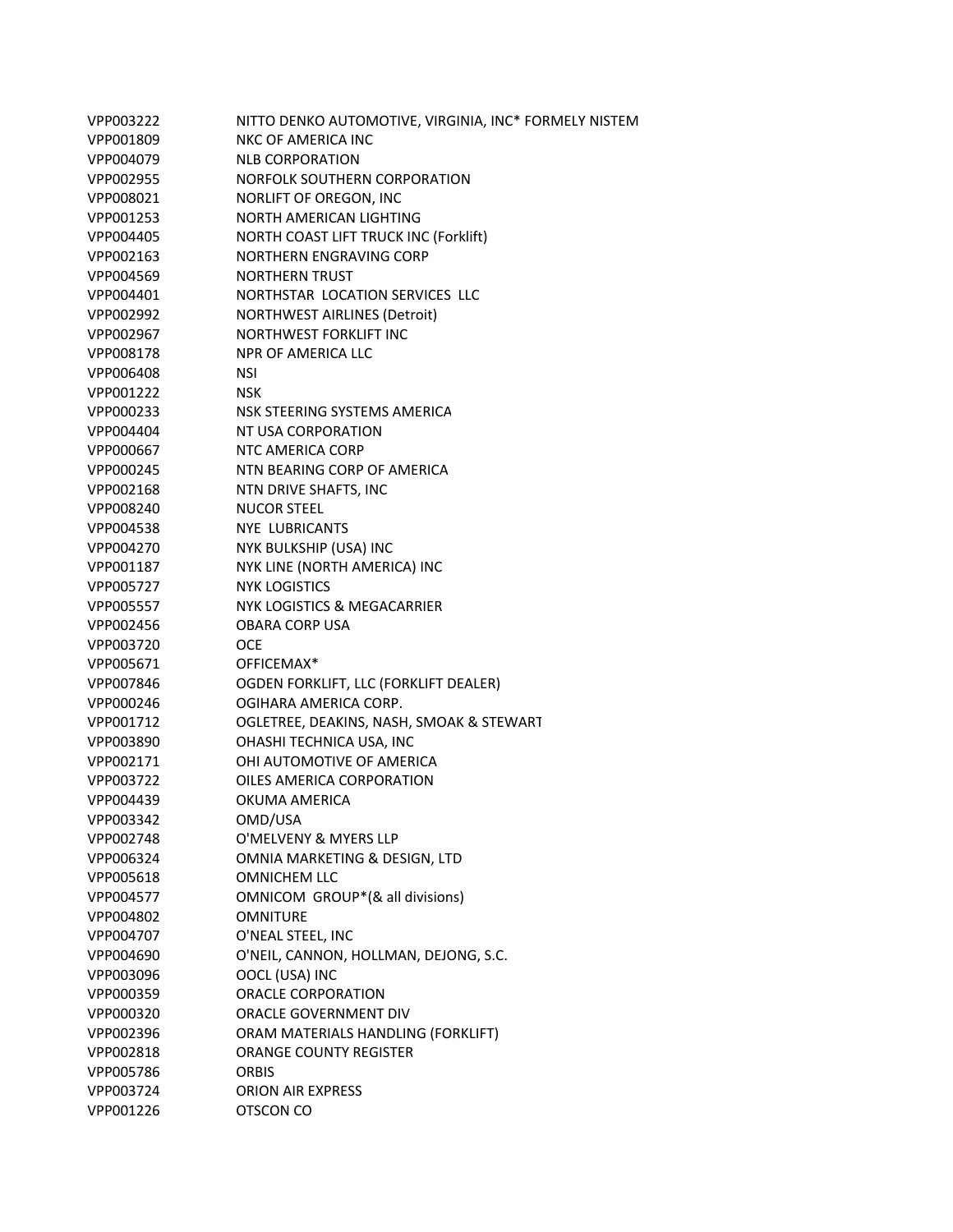| VPP000983 | PACKAGING CORPORATION OF AMERICA               |
|-----------|------------------------------------------------|
| VPP007872 | PACKAGING SERVICES CORPORATION (PSC Corp)      |
| VPP008242 | PACKER ENGINEERING INC                         |
| VPP008177 | PAMLAB LLC                                     |
| VPP005542 | PANALPINA INC.                                 |
| VPP002178 | PANASONIC                                      |
| VPP000978 | PANASONIC AUTOMOTIVE ELECTRONICS CO.           |
| VPP004350 | <b>PANTHER II TRANSPORATION</b>                |
| VPP001389 | PARKWAY SYSTEMS                                |
| VPP000799 | PARMAN LUBRICANT                               |
| VPP004693 | <b>PCB PIEZOTRONICS</b>                        |
| VPP001480 | PEGASUS LOGISTICS GROUP                        |
| VPP003229 | PENNINGTON, MOORE, WILKINSON, BELL & DUNBAR PA |
| VPP006311 | PEPPERL & FUCHS, INC                           |
| VPP004088 | PERCEPTRON, INC.                               |
| VPP002181 | PERFECT EQUIPMENT INC                          |
| VPP004654 | PETER ROGERS PHOTOGRAPHY                       |
| VPP002184 | PETERSON SPRING                                |
| VPP001011 | PETRA MANUFACTURING                            |
| VPP002856 | PHH VEHICLE MANAGEMENT SERVICES                |
| VPP007817 | PILKINGTON                                     |
| VPP007698 | PINNACLE ASSOCIATES LTD.                       |
| VPP000616 | PIOLAX CORPORATION                             |
| VPP001191 | PIONEER ELECTRONICS INC                        |
| VPP005759 | PITTSBURGH PAINTS                              |
| VPP000259 | PK USA CORPORATION                             |
| VPP007852 | <b>PK WILLIS</b>                               |
| VPP005799 | PLASTIC OMNIUM                                 |
| VPP005722 | PLAZA ASSOCIATES                               |
| VPP007965 | PLEXUS SYSTEMS, INC                            |
| VPP006330 | PLUG POWER INC./ GENERAL HYDROGEN              |
| VPP002496 | <b>PM COLLABORATIVE</b>                        |
| VPP007888 | <b>PMLINC</b>                                  |
| VPP005717 | <b>POINT 360</b>                               |
| VPP007722 | POLK                                           |
| VPP007873 | <b>POLLAK</b>                                  |
| VPP000474 | PORTER WALKER, INC.                            |
| VPP004399 | POWER MACHINERY CENTER                         |
| VPP004384 | POWERFLOW INC                                  |
| VPP003743 | POWERTECH SERVICES INC.                        |
| VPP005772 | PPG AEROSPACE TRANSPARENCIES                   |
| VPP000214 | PPG INDUSTRIES INC                             |
| VPP004095 | PRAB CONVEYORS, INC.                           |
| VPP001058 | PRECISION DYNAMICS                             |
| VPP005824 | PRECISION ENGINEERING                          |
| VPP001815 | PREMIER SYSTEM INTEGRATORS                     |
| VPP000515 | PRESTOLITE WIRE LLC                            |
| VPP000662 | PRICE WATERHOUSE-COOPERS                       |
| VPP003253 | PRICHARD, HAWKINS, MCFARLAND & YOUNG LLP       |
| VPP004724 | PRIMACY RELOCATION                             |
| VPP004452 | PRIMARY COLOR SYSTEMS CORP                     |
| VPP006361 | PRIME ONE CONTRACTING LLC                      |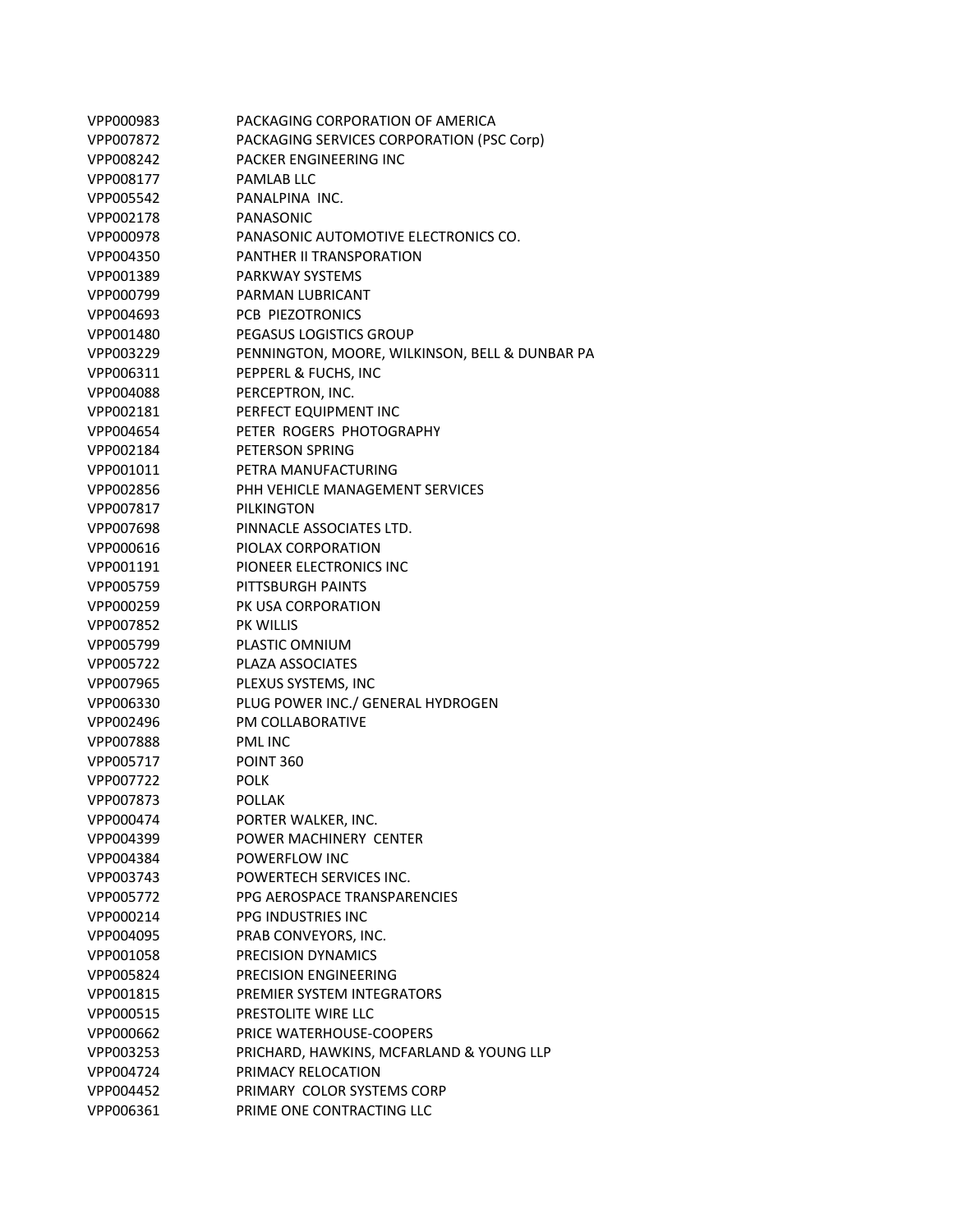| VPP007665 | PRIVATE ADVISORS ASSET MANAGEMENT                        |
|-----------|----------------------------------------------------------|
| VPP001392 | <b>PRO POWER INC</b>                                     |
| VPP004799 | PROCESS SUPPLIES AND ACCESSORIES                         |
| VPP004252 | PRODUCTION CONTROL UNITS                                 |
| VPP004609 | PROMAX AUTOMOTIVE                                        |
| VPP008216 | PROMO-2010 Z RALLY CUSTOMERS (ZCON) * NO POE REQUIRED    |
| VPP008230 | PROMO- FORTUNE TECH EVENT PARTICIPANTS (NO POE REQUIRED) |
| VPP008239 | PROMO- GNAR 2010 (NO POE REQUIRED)                       |
| VPP005478 | <b>PROPAK LOGISTICS</b>                                  |
| VPP004209 | PROSPECT STEEL COMPANY                                   |
| VPP004292 | <b>PROTEUS IND</b>                                       |
| VPP003305 | PROTRANS INTERNATIONAL                                   |
| VPP005691 | <b>PROXICOM</b>                                          |
| VPP007842 | PRTM MANAGEMENT CONSULTANTS INC                          |
| VPP000268 | <b>PSC FABRICATING</b>                                   |
| VPP004373 | PUTNAM INVESTMENTS                                       |
| VPP007729 | <b>QEK GLOBAL SOLUTIONS INC</b>                          |
| VPP003031 | <b>QORE PROPERTY SCIENCES</b>                            |
| VPP004526 | <b>QUALITROL INTERNATIONAL</b>                           |
| VPP008169 | <b>QUALITY LIFT TRUCKS</b>                               |
| VPP007912 | <b>QUANTUM LIFT INC (FORKLIFT)</b>                       |
| VPP007662 | QUELLOS CAPITAL MANAGEMENT (now the BLACKROCK GROUP)     |
| VPP003751 | <b>QUEST DIAGNOSTICS</b>                                 |
| VPP004542 | <b>QUEST SOFTWARE INC</b>                                |
| VPP004398 | <b>QWEST COMMUNICATIONS</b>                              |
| VPP005678 | <b>R P GATTA INC</b>                                     |
| VPP000875 | R P M MATERIAL HANDLING                                  |
| VPP008151 | RADIOSHACK CORPORATION                                   |
| VPP001818 | RANDOLPH & RICE                                          |
| VPP004421 | RANDSTAD                                                 |
| VPP002354 | RANDSTAD STAFFING SERVICES                               |
| VPP007813 | RAY, JACKSON & LANE PC                                   |
| VPP004572 | RAYCO MANUFACTURING, INC.                                |
| VPP008168 | RBC/ROYAL BANK OF CANADA (& ALL DIVISIONS)               |
| VPP007948 | <b>RDA GROUP</b>                                         |
| VPP004461 | <b>REA BROTHERS' MID SOUTH AUCTION</b>                   |
| VPP005704 | RECO, LLC                                                |
| VPP002203 | REHAU INCORPORATED                                       |
| VPP004107 | <b>REINHART INDUSTRIES</b>                               |
| VPP008098 | RELIABLE-CARRIERS                                        |
| VPP005681 | RELIANCE FIELD SERVICES                                  |
| VPP007766 | <b>REM COMPANY INC</b>                                   |
| VPP004313 | REMTEC CORPORATION                                       |
| VPP005688 | <b>RENO FORKLIFT INC</b>                                 |
| VPP008009 | <b>RENOLD JEFFREY</b>                                    |
| VPP003367 | <b>RESOURCE TEK</b>                                      |
| VPP004598 | REUTERS AMERICA LLC PRO SER GRP                          |
| VPP005755 | <b>REXROTH BOSCH GROUP</b>                               |
| VPP001820 | <b>REYNOLDS &amp; REYNOLDS</b>                           |
| VPP005616 | RHINO ASSEMBLY CORPORATION                               |
| VPP001045 | RHYTHM NORTH AMERICA (BIG BEND TECHNOLOGY)               |
| VPP004672 | RICARDO, INC                                             |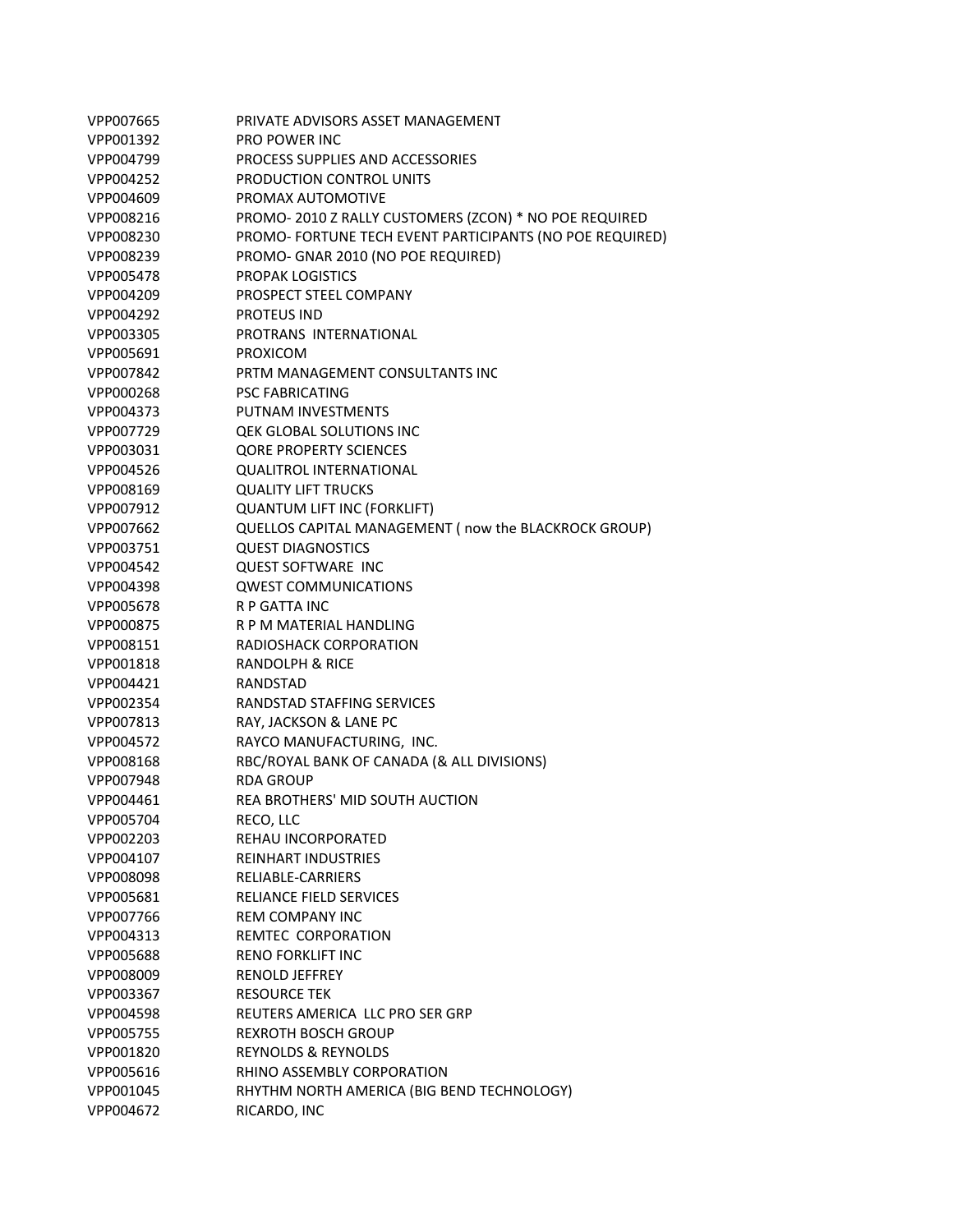| VPP007751 | RIETER AUTOMOTIVE NORTH AMERICA                                |
|-----------|----------------------------------------------------------------|
| VPP007697 | RIVER ROAD ASSET MANAGEMENT                                    |
| VPP004488 | ROADRUNNER DAWES FREIGHT SYSTEMS                               |
| VPP004589 | ROBBINS & BOHR LLC                                             |
| VPP001269 | ROBERT BOSCH CORPORATION                                       |
| VPP000047 | ROBERT BOSCH LLC                                               |
| VPP005731 | ROBERT BOSCH TOOL CORPORATION                                  |
| VPP003119 | ROCKFORD CORPORATION                                           |
| VPP003018 | ROCKFORD FOSGATE                                               |
| VPP005810 | ROCKFORD INDUSTRIAL WELDING SUPPLY INC                         |
| VPP003108 | ROCKWELL AUTOMATION                                            |
| VPP007890 | RODALE, INC                                                    |
| VPP008140 | ROLLINS, INC                                                   |
| VPP003764 | ROUSH                                                          |
| VPP001508 | ROYAL & SUNALLIANCE                                            |
| VPP000991 | RUMBERGER, KIRK & CALDWELL                                     |
| VPP005552 | RYDER LOGISTICS                                                |
| VPP002726 | RYDER TRANSPORTATION SOLUTIONS                                 |
| VPP005751 | RYMAN AUDITORIUM                                               |
| VPP004721 | SACKETT SYSTEMS INC                                            |
| VPP004443 | SAE INTERNATIONAL                                              |
| VPP006345 | SAN FRANCISCO SYMPHONY                                         |
| VPP005864 | SANDBERG, PHOENIX & VON GONTARD, P.C.                          |
| VPP002898 | <b>SANDY CORPORATION</b>                                       |
| VPP003772 | SANLUIS RASSINI INT'L, INC.                                    |
| VPP005866 | SANOH AMERICA INC                                              |
| VPP002855 | SAP AMERICA                                                    |
| VPP004804 | SAPA EXTRUDER, INC                                             |
| VPP002991 | SAPIENT CORPORATION                                            |
| VPP001345 | SAPPI FINE PAPER, N. A.                                        |
| VPP002464 | SAS INSTITUTE INC                                              |
| VPP006366 | SATYAM COMPUTER SERVICES LTD                                   |
| VPP003218 | SAUCONY INC                                                    |
| VPP002981 | SCA PROMOTIONS/SCA INSURANCE SPECIALIST                        |
| VPP000820 | <b>SCHNEIDER NATIONAL</b>                                      |
| VPP002213 | SCHRADER INTERNATIONAL                                         |
| VPP005602 | SCOTLAND ENTERPRISES INC                                       |
| VPP001516 | SEAGATE TECHNOLOGIES INC                                       |
| VPP004344 | SEDGWICK, DETERT, MORAN & ARNOLD                               |
| VPP004472 | <b>SELECT 1 TRANSPORT</b>                                      |
| VPP008167 | SELECT EQUIPMENT SALES INC. DBA MYERS SELECT MATERIAL HANDLING |
| VPP001116 | SELLAND AUTO TRANSPORT                                         |
| VPP005564 | SENECA INDUSTRIAL                                              |
| VPP004221 | SERV-I-QUIP, INC                                               |
| VPP001062 | <b>SETON COMPANY</b>                                           |
| VPP004527 | <b>SEVERSON &amp; WERSON</b>                                   |
| VPP004265 | <b>SGS AUTOMOTIVE</b>                                          |
| VPP005783 | SGS NORTH AMERICA INC                                          |
| VPP002216 | <b>SHAPE CORP</b>                                              |
| VPP000385 | SHARP ELECTRONICS CORPORATION                                  |
| VPP003778 | <b>SHAW CONSTRUCTION &amp; MANAGEMENT</b>                      |
| VPP002700 | <b>SHAW SYSTEMS ASSOCIATES</b>                                 |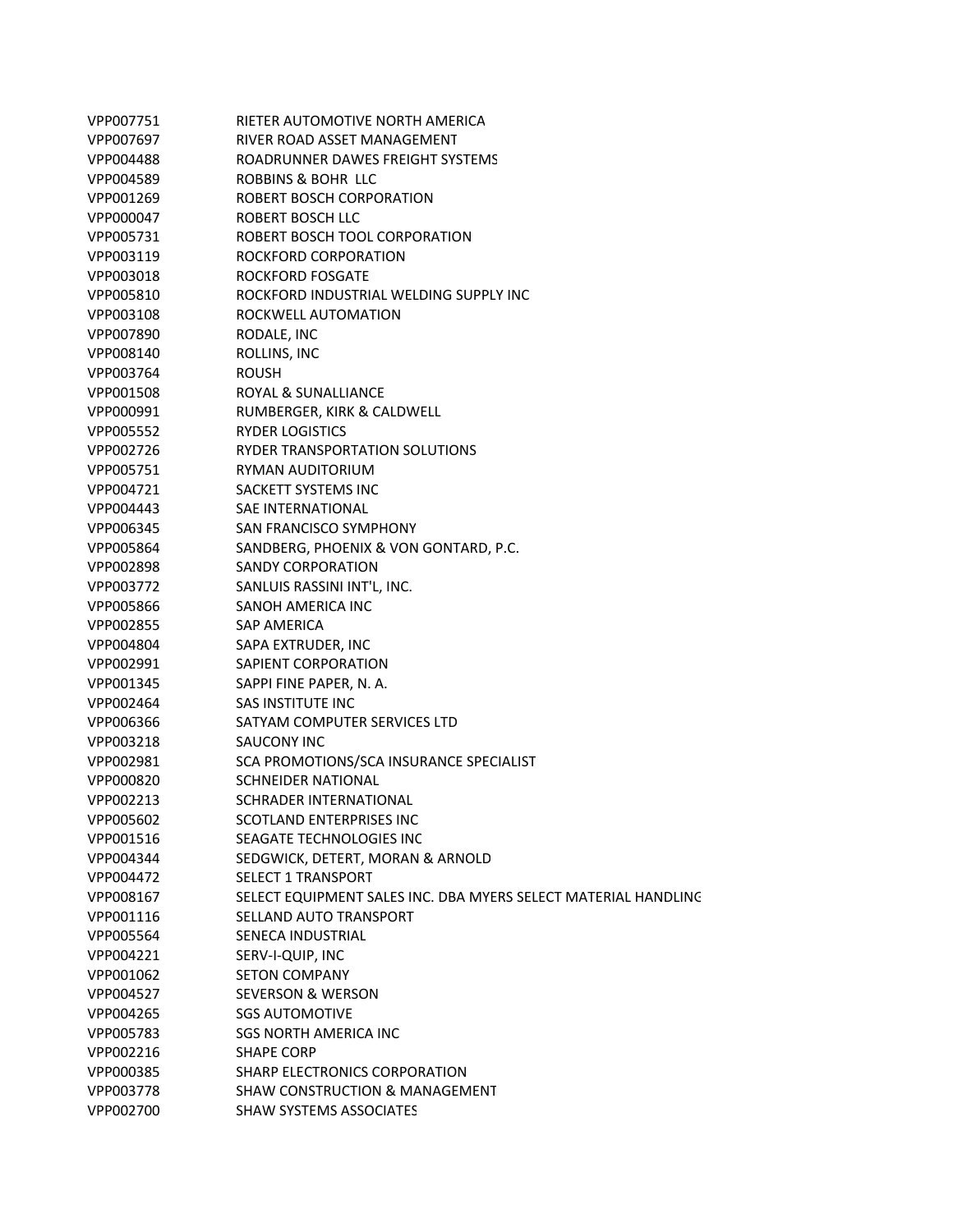| VPP002389 | <b>SHERRARD &amp; ROE</b>                                                    |
|-----------|------------------------------------------------------------------------------|
| VPP001854 | <b>SHILOH INDUSTRIES</b>                                                     |
| VPP005785 | SHIROKI OF NORTH AMERICA                                                     |
| VPP004725 | <b>SHUTTS &amp; BOWEN LLP</b>                                                |
| VPP002822 | SIEGEL - ROBERT                                                              |
| VPP002219 | SIEMENS AUTOMOTIVE                                                           |
| VPP005745 | SIEMENS BUILDING TECHNOLOGIES. INC                                           |
| VPP002754 | SIEMENS COMMUNICATIONS INC                                                   |
| VPP004541 | SIEMENS PROD LIFECYCLE MANAGEMENT SOFTWARE, INC/UNIGRAPHICS SOLUTIONS(UGS PL |
| VPP005774 | SIEMENS VDO AUTOMOTIVE CORPORATION                                           |
| VPP001823 | SIGNAL INDUSTRIAL PRODUCTS                                                   |
| VPP004806 | SIGNMASTERS COMPANY                                                          |
| VPP005510 | SIGULER GUFF & COMPANY                                                       |
| VPP003177 | SIKA CORPORATION                                                             |
| VPP000281 | SINTERING TECHNOLOGIES                                                       |
| VPP003326 | SIRIUS COMPUTER SOLUTIONS                                                    |
| VPP003368 | SIRIUS SATELLITE RADIO                                                       |
| VPP001582 | SISKIN STEEL & SUPPLY COMPANY                                                |
| VPP006382 | <b>SKANSKA</b>                                                               |
| VPP001824 | <b>SLOAN FLUID ACCESSORIES</b>                                               |
| VPP007654 | <b>SMW AUTOMOTIVE</b>                                                        |
| VPP001825 | SNAP-ON INC                                                                  |
| VPP007950 | <b>SNR BEARINGS USA</b>                                                      |
| VPP000213 | SOFTWARE AG, INC                                                             |
| VPP003169 | SOFTWARE RESOURCES CORPORATION                                               |
| VPP004420 | SOLIDEAL USA / SOLIDEAL INDUSTRIAL TIRE                                      |
| VPP004505 | SOMPO JAPAN INSURANCE CO. OF AMERICA                                         |
| VPP000826 | SONY CORPORATION OF AMERICA                                                  |
| VPP005591 | <b>SONY ELECTRONICS</b>                                                      |
| VPP005605 | SOPUS PRODUCTS * (SHELL)                                                     |
| VPP002862 | SOURCE INTERLINK COMPANY                                                     |
| VPP002957 | SOUTHERN CASTINGS                                                            |
| VPP001421 | SPEARS, BENZAK SALOMON AND FARREL                                            |
| VPP007866 | SPECIALIZED TRANSPORTATION SERVICES                                          |
| VPP007757 | SPIN SYSTEMS, INC                                                            |
| VPP004425 | <b>SPRINT</b>                                                                |
| VPP003353 | <b>SPX CORPORATION</b>                                                       |
| VPP004126 | SPX CORPORATION SERVICE SOLUTIONS                                            |
| VPP004306 | SRG GLOBAL INC                                                               |
| VPP008124 | SSI TECHNOLOGIES, INC                                                        |
| VPP003053 | <b>SSOE INC</b>                                                              |
| VPP002226 | STABILUS, INC                                                                |
| VPP001424 | STANDARD REGISTER                                                            |
| VPP003023 | STANLEY ELECTRIC US CO. INC.                                                 |
| VPP008017 | STANLEY MATERIAL HANDLING LLC                                                |
| VPP002231 | <b>STANT MANUFACTURING</b>                                                   |
| VPP004395 | STAR AUTOMATION, INC                                                         |
| VPP001103 | <b>STAR TRANSPORTATION</b>                                                   |
| VPP001120 | <b>STATE FARM INSURANCE</b>                                                  |
| VPP004607 | STATE FARM MUTUAL AUTOMOBILE INS. CO                                         |
| VPP003789 | <b>STATE OF MICHIGAN</b>                                                     |
| VPP001575 | STATE STREET BANK / GLOBAL ADVISOR                                           |
|           |                                                                              |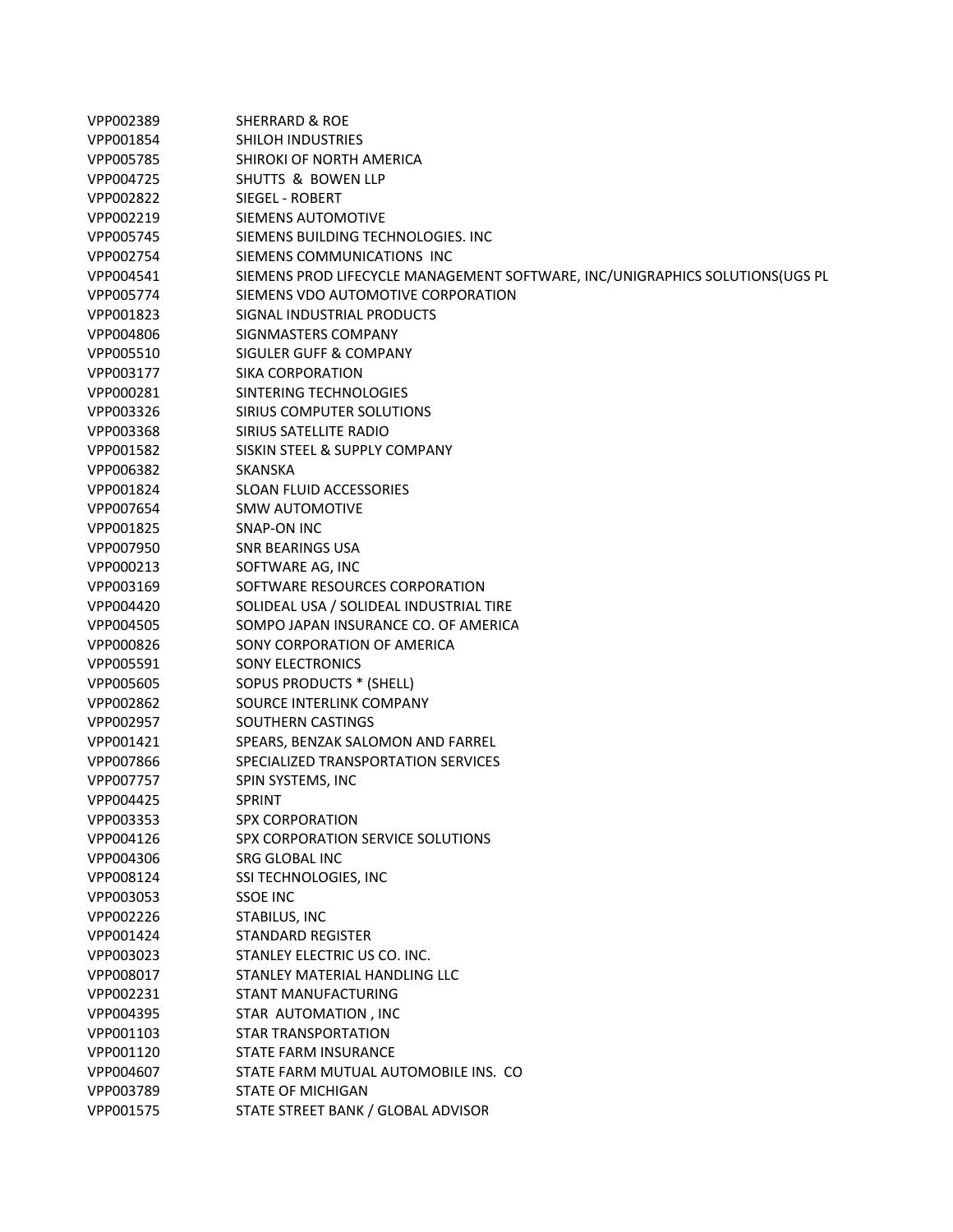| VPP001580 | STATE STREET BANK RETIREMENT INVEST SVC             |
|-----------|-----------------------------------------------------|
| VPP007880 | <b>STAUBACH RETAIL SERVICES</b>                     |
| VPP003063 | STEEL TECHNOLOGIES INC / formally MI-TECH STEEL INC |
| VPP004462 | STEVENS SHEETMETAL & IRONWORKS, INC                 |
| VPP003128 | <b>STI FLEET SERVICES</b>                           |
| VPP004507 | STILLEN (aka Steve Millen Sportparts)               |
| VPP008205 | STONES RIVER ELECTRIC                               |
| VPP000058 | <b>STORAGE TEK</b>                                  |
| VPP002825 | STRASBURGER & PRICE (ATTORNEYS AT LAW)              |
| VPP004797 | <b>STRATEGIC VISION</b>                             |
| VPP004387 | STRONGIN, ROTHMAN, AND ABRAMS, LLP                  |
| VPP001829 | <b>STUART IRBY COMPANY</b>                          |
| VPP006343 | STURGIS MOLDED PRODUCTS CO. INC.                    |
| VPP005516 | <b>SULLIVAN ELECTRIC</b>                            |
| VPP005680 | SUMITOMO ELECTRIC CARBIDE INC                       |
| VPP002232 | SUMITOMO ELECTRIC WIRING SYSTEMS, INC               |
| VPP003799 | SUMMIT POLYMERS, INC                                |
| VPP004132 | <b>SUN STEEL TREATING INC</b>                       |
| VPP000666 | SUNGARD AVAILABILITY SERVICES                       |
| VPP001500 | SUNSOURCE / ACTIVATION                              |
| VPP002234 | SUPERIOR INDUSTRIES/CORP OFFICE                     |
| VPP004794 | <b>SUTTON ASSOCIATES</b>                            |
| VPP002997 | SWANSON, MARTIN AND BELL                            |
| VPP001579 | SWIFT TRANSPORTATION (M.S. CARRIERS)                |
| VPP005707 | <b>SWINGTIDE INC</b>                                |
| VPP007895 | SYSTEMS ELECTRO COATING LCC                         |
| VPP008252 | <b>SYSVANTAGE INC</b>                               |
| VPP001843 | TW FRIERSON CONTRACTOR INC                          |
| VPP002263 | TAC MFG (part of TRAM INC)                          |
| VPP002798 | <b>TACHI-S ENGINEERING</b>                          |
| VPP005821 | <b>TACLE SEATING USA</b>                            |
| VPP002650 | TAFT, STETTINIUS & HOLLISTER                        |
| VPP002975 | <b>TAIYO AMERICA INC</b>                            |
| VPP003801 | <b>TAKATA</b>                                       |
| VPP005561 | TAKATA RESTRAINT SYSTEM INC.                        |
| VPP000870 | <b>TAKATA INC</b>                                   |
| VPP003192 | <b>TAKE CARE HEALTH SYSTEMS</b>                     |
| VPP002648 | <b>TANGRAM INTERIORS</b>                            |
| VPP003281 | <b>TAPE INDUSTRIAL SALES</b>                        |
| VPP003614 | <b>TATA TECHNOLOGIES</b>                            |
| VPP000008 | TBWA CHIAT / DAY and TEQUILA                        |
| VPP007816 | TECHNICAL INNOVATION, LLC                           |
| VPP001487 | <b>TEKNO INC</b>                                    |
| VPP003255 | <b>TEKSID ALUMINUM FOUNDRY</b>                      |
| VPP004269 | <b>TEKSYSTEMS</b>                                   |
| VPP002777 | <b>TENNECO AUTOMOTIVE</b>                           |
| VPP003101 | TENNESSEE COMMERCIAL WAREHOUSE INC                  |
| VPP001595 | TENNESSEE ELECTRIC MOTOR CO                         |
| VPP008010 | TENNESSEE VALLEY PUBLIC POWER ASSOCIATION           |
| VPP003122 | <b>TEPRO INC</b>                                    |
| VPP007968 | TERA DATA                                           |
| VPP004766 | TESA TAPE, INC                                      |
|           |                                                     |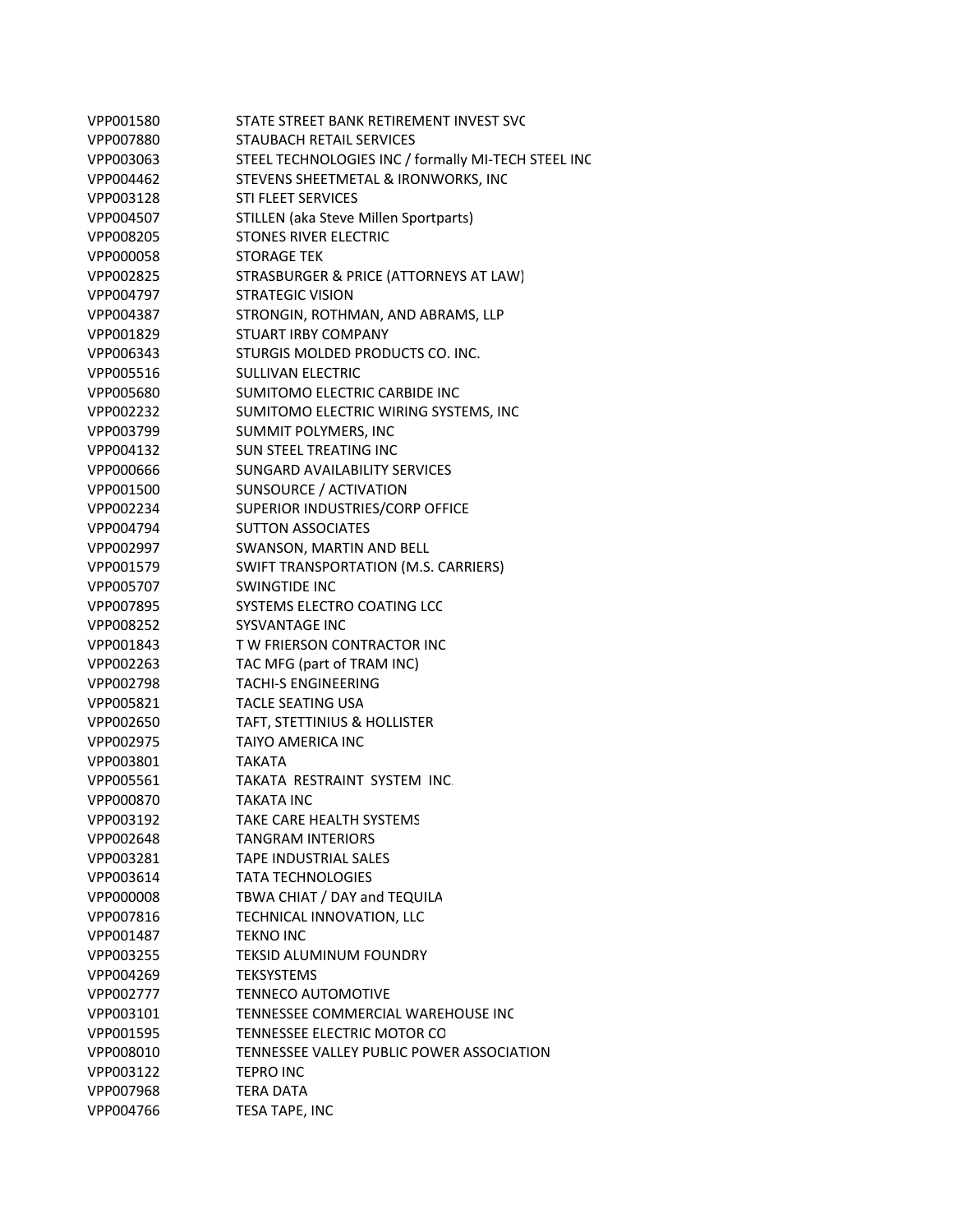| VPP003033 | <b>TEXAS INSTRUMENTS</b>                          |
|-----------|---------------------------------------------------|
| VPP004662 | THE VIDAL PARTNERSHIP                             |
| VPP001289 | THE BANK OF TOKYO MITSUBISHI                      |
| VPP007670 | THE BLACKSTONE GROUP                              |
| VPP003234 | THE BOC GROUP/BOC EDWARDS                         |
| VPP001683 | THE COBALT GROUP                                  |
| VPP002877 | THE COCA COLA COMPANY                             |
| VPP004182 | THE COLD HEADING COMPANY                          |
| VPP000336 | THE DESIGNORY                                     |
| VPP000210 | THE DOW CHEMICAL COMPANY                          |
| VPP004652 | THE HACKETT GROUP, INC                            |
| VPP001065 | THE HARTFORD                                      |
| VPP000371 | THE HERTZ CORP.*                                  |
| VPP005587 | THE HERTZ CORPORATION* (HEADQUARTERS)             |
| VPP008058 | THE HT HACKNEY CO.                                |
| VPP003084 | THE LATHROP COMPANY                               |
| VPP005505 | THE MARKETING STORE*                              |
| VPP000387 | THE NATURE CONSERVANCY                            |
| VPP004604 | THE PASHA GROUP                                   |
| VPP004234 | THE SHERWIN-WILLIAMS COMPANY                      |
| VPP008022 | THE STAYWELL COMPANY/STAYWELL HEALTH MANAGEMENT   |
| VPP002254 | THE TIMKEN COMPANY                                |
| VPP004698 | THE VANGUARD GROUP                                |
| VPP008232 | THE WARRANTY GROUP/RESOURCE AUTOMOTIVE            |
| VPP002731 | <b>THOMAS INDUSTRIAL ROLLS</b>                    |
| VPP000294 | THREE BOND INTERNATIONAL, INC                     |
| VPP004536 | THULE INC                                         |
| VPP008036 | THYSSENKRUPP BILSTEIN                             |
| VPP005798 | <b>THYSSENKRUPP FABCO INC</b>                     |
| VPP001916 | TI GROUP AUTOMOTIVE SYSTEMS                       |
| VPP002883 | TKA FABCO (TKA)                                   |
| VPP003083 | <b>TKS INDUSTRIAL COMPANY</b>                     |
| VPP000295 | TOKICO (USA) INC                                  |
| VPP000493 | TOKIO MARINE & NICHIDO FIRE INSURANCE CO          |
| VPP004285 | TOMITA USA INC                                    |
| VPP008261 | TOP DRIVER ACQUISTION, LLC                        |
| VPP004312 | TOPRE AMERICA CORP                                |
| VPP007686 | TOPURA AMERICA FASTENER INC                       |
| VPP000296 | <b>TOPY CORPORATION</b>                           |
| VPP004249 | TOTAL FILTRATION SERVICES/CLARCOR                 |
| VPP003823 | <b>TOWER AUTOMOTIVE</b>                           |
| VPP001400 | <b>TOWER AUTOMOTIVE</b>                           |
| VPP003311 | TOYO AUTOMOTIVE PARTS (USA), INC                  |
| VPP005736 | TOYODA GOSEI AUTOMOTIVE SEALING OF KENTUCKY/TGASK |
| VPP003172 | TOYODA GOSEI NORTH AMERICA CORPORATION            |
| VPP001742 | <b>TRAM INC</b>                                   |
| VPP001841 | <b>TRANE COMPANY</b>                              |
| VPP002495 | <b>TRANS UNION</b>                                |
| VPP003068 | <b>TRANSPLACE</b>                                 |
| VPP008136 | TREK BICYCLE CORPORATION                          |
| VPP003001 | <b>TRELLEBORG AUTOMOTIVE</b>                      |
| VPP004429 | TRI-STAR INDUSTRIAL EQUIPMENT                     |
|           |                                                   |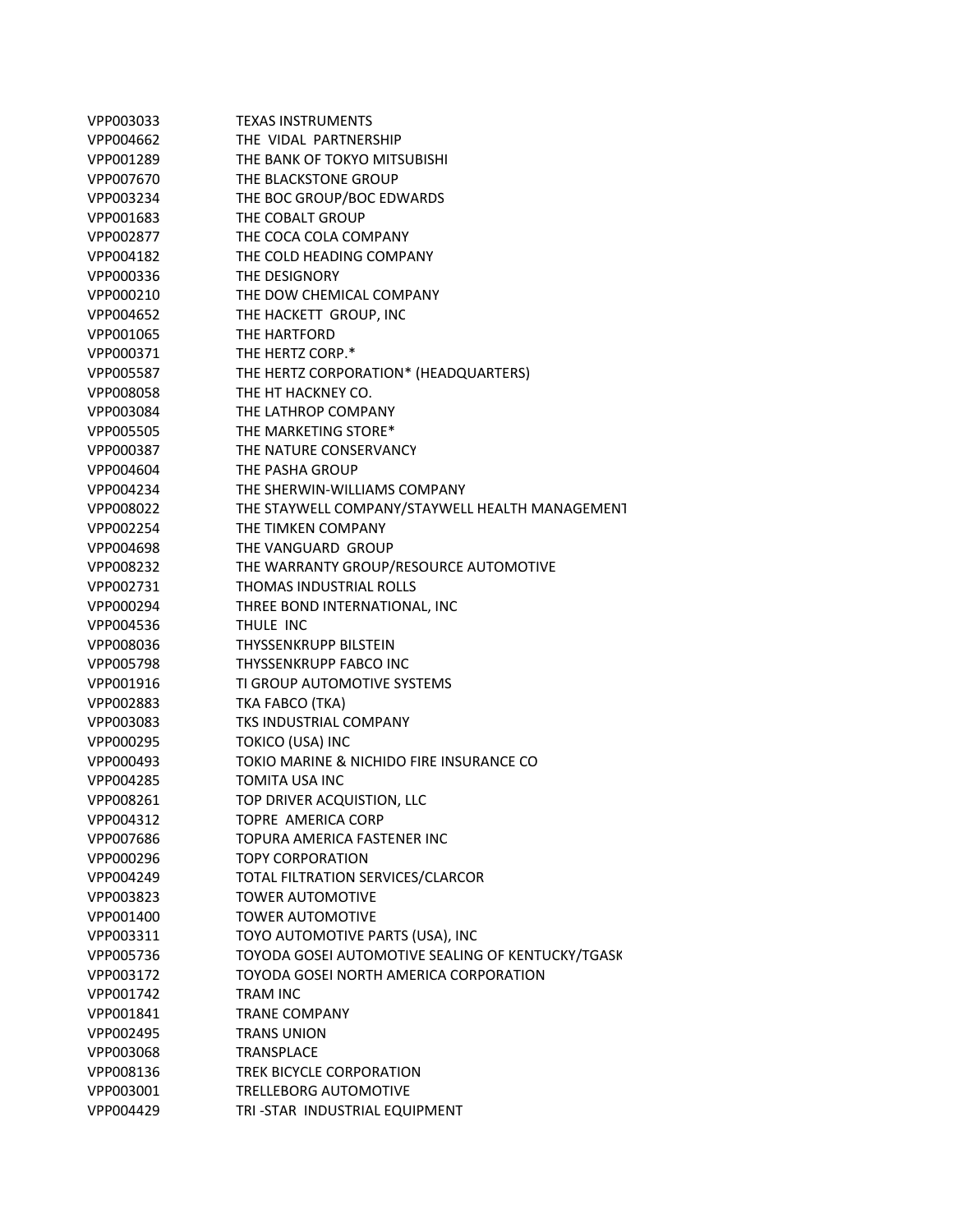| VPP008033 | TRILOGIQ USA CORPORATION                   |
|-----------|--------------------------------------------|
| VPP004177 | TRUE                                       |
| VPP005698 | TRUE AGENCY                                |
| VPP002108 | <b>TRW AUTOMOTIVE</b>                      |
| VPP007925 | TRW EF & C                                 |
| VPP000626 | TRW FUJI VALVE INC.                        |
| VPP002110 | TRW INTEGRATED CHASSIS SYSTEMS, LLC        |
| VPP002286 | TRW LIVONIA                                |
| VPP002270 | TRW-AUTOMOTIVE ELECTRONIC GROUP (AEG)      |
| VPP001699 | TRW-OSS OCCUPANT SAFETY SYSTEMS            |
| VPP002273 | TRW-OSS OCCUPANT SAFETY SYSTEMS            |
| VPP002654 | <b>TTX COMPANY</b>                         |
| VPP005599 | TUNGALOY AMERICA, INC.                     |
| VPP007653 | TURNER & TOWNSEND INC                      |
| VPP005753 | TURNER BROADCASTING                        |
| VPP001478 | <b>TWEDDLE LITHO</b>                       |
| VPP008152 | <b>TWEEN BRANDS</b>                        |
| VPP003200 | <b>TYCO ELECTRONICS</b>                    |
| VPP004199 | U.S. XPRESS, INC.                          |
| VPP004145 | <b>U.S. FILTER CORPORATION</b>             |
| VPP005830 | UBE AUTOMOTIVE, N.A., LLC                  |
| VPP004812 | UMICORE AUTOCAT USA dba: ICT, INC          |
| VPP001126 | UNION BANK OF CALIFORNIA NA                |
| VPP008195 | Union City Fork Lift & Lift Pro of Memphis |
| VPP002770 | UNION PACIFIC RAILROAD                     |
| VPP004171 | UNIPRES SOUTHEAST USA, INC                 |
| VPP007818 | UNIPRES NORTH AMERICA INC                  |
| VPP001145 | UNIPRES USA                                |
| VPP007995 | UNIQUE FABRICATING INC                     |
| VPP008113 | UNISEAL, INC                               |
| VPP002985 | UNISIA OF GEORGIA CORPORATION              |
| VPP004625 | UNISIA STEERING SYSTEMS, INC.              |
| VPP002845 | <b>UNISOURCE</b>                           |
| VPP002277 | UNITED GLOBAL NIPPON (UGN)                 |
| VPP007782 | UNITED RECOVERY SYSTEMS, LP                |
| VPP004543 | <b>UNITED ROAD</b>                         |
| VPP004224 | UNITED TECH CORP (UTC)& all divisions*     |
| VPP002283 | UNITED TECHNOLOGIES AUTOMOTIVE             |
| VPP005541 | UNIVERSAL PROTECTION SERVICE*              |
| VPP007877 | UNIVERSAL TECHNICAL INSTITUTE INC (UTI)    |
| VPP003843 | UNIVERSITY OF MICHIGAN                     |
| VPP003341 | <b>UNUM PROVIDENT</b>                      |
| VPP000321 | <b>UPS (United Parcel Service)</b>         |
| VPP004211 | UPS SUPPLY CHAIN SOLUTIONS                 |
| VPP001321 | <b>URBAN SCIENCE</b>                       |
| VPP001440 | URS WASHINGTON DIVISION                    |
| VPP001706 | <b>US BANK NA</b>                          |
| VPP002281 | <b>US STEEL</b>                            |
| VPP001754 | US STEEL / USS CORP                        |
| VPP002275 | <b>US TSUBAKI INC</b>                      |
| VPP002276 | US TSUBAKI INC AUTOMOTIVE DIVISION         |
| VPP003846 | USF HOLLAND INC.                           |
|           |                                            |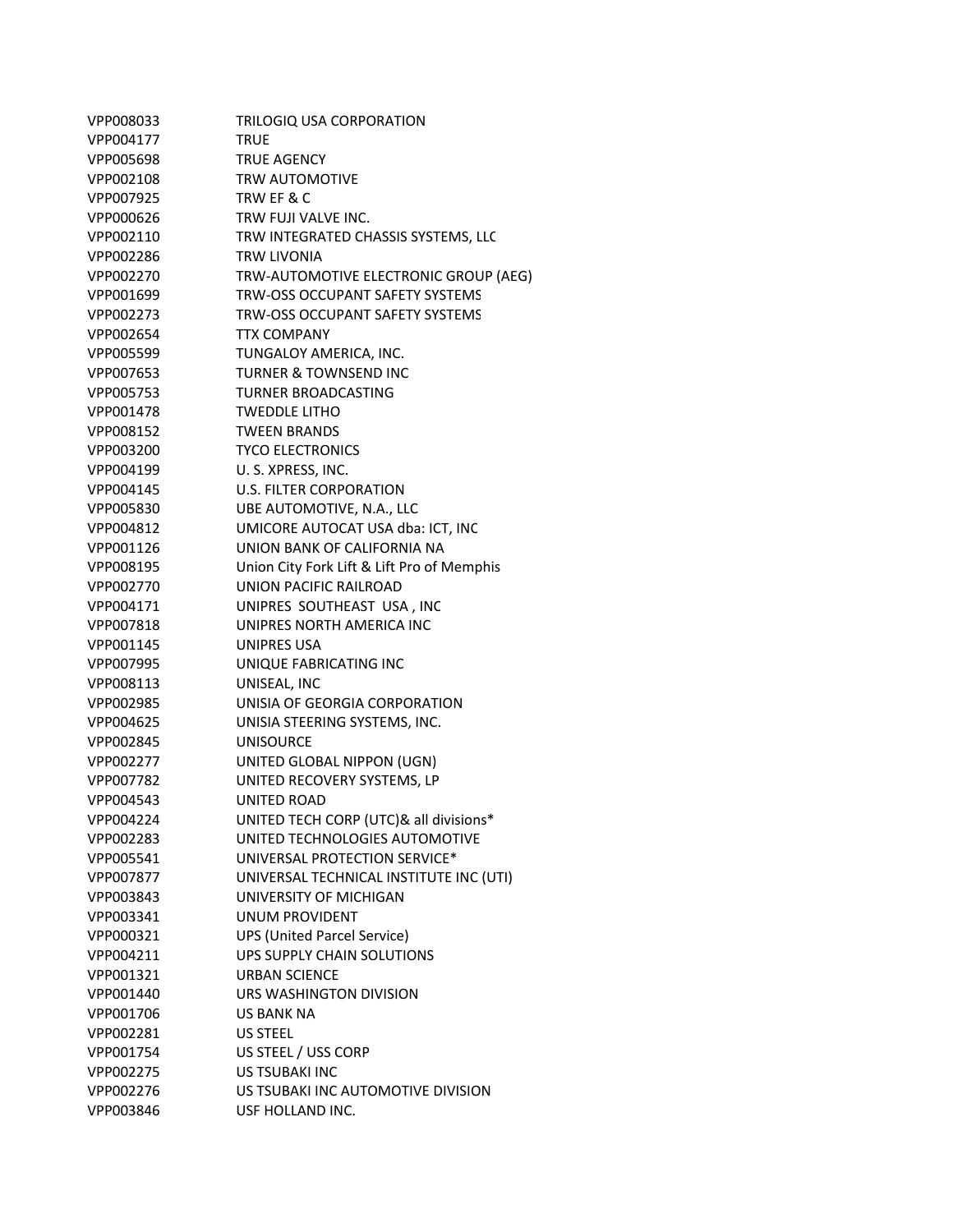| VPP004532 | <b>USTC LOGISTICS</b>                   |
|-----------|-----------------------------------------|
| VPP001275 | USUI INTERNATIONAL CORP                 |
| VPP003847 | <b>VALEO ELECTRICAL SYSTEMS</b>         |
| VPP002086 | VALEO WIPER SYSTEMS & ELECTRONIC MOTORS |
| VPP005848 | VAN WAGENEN FINANCIAL SERVICES, INC     |
| VPP001189 | VANTEC WORLD TRANSPORT (USA), INC.      |
| VPP003849 | <b>VECTOR CANTECH</b>                   |
| VPP003850 | VEHICLE SCIENCE CORP.                   |
| VPP000859 | <b>VENTURE EXPRESS</b>                  |
| VPP007810 | <b>VERETECH LLC</b>                     |
| VPP004393 | <b>VERIZON WIRELESS</b>                 |
| VPP007833 | <b>VERSATA SOFTWARE</b>                 |
| VPP002618 | <b>VETRONIX CORP</b>                    |
| VPP006390 | <b>VF IMAGEWEAR</b>                     |
| VPP004391 | VIAM MFG INC                            |
| VPP004263 | VIEWLOCITY, INC                         |
| VPP004369 | <b>VIGNETTE CORP</b>                    |
| VPP008236 | <b>VISAGE MOBILE</b>                    |
| VPP002291 | <b>VISTEON</b>                          |
| VPP002290 | VISTEON HEADQUARTERS - 1W529            |
| VPP004353 | VITAL RECOVERY SERVICES, INC            |
| VPP005795 | <b>VIZIENT LLC</b>                      |
| VPP008256 | <b>VPP HOLIDAY PROMOTION</b>            |
| VPP005684 | VULCANLOGIX, INC.                       |
| VPP001848 | W W GRAINGER                            |
| VPP003065 | W.G. YATES & SONS CONSTRUCTION CO       |
| VPP001737 | WABC-TV (DISNEY-ABC)                    |
| VPP004451 | <b>WADDELL BATTERY</b>                  |
| VPP004456 | <b>WAGGONERS TRUCKING</b>               |
| VPP004268 | <b>WALBRIDGE ALDINGER</b>               |
| VPP000862 | WALLER, LANSDEN, DORTCH AND DAVIS       |
| VPP002497 | <b>WALT DISNEY COMPANY</b>              |
| VPP002294 | WARD PRODUCTS CORPORATION               |
| VPP003860 | WARD'S COMMUNICATION                    |
| VPP004240 | WARING OIL COMPANY, LLC                 |
| VPP002296 | <b>WARN INDUSTRIES INC</b>              |
| VPP004314 | <b>WASTE MANAGEMENT INC</b>             |
| VPP003206 | <b>WATKINS &amp; EAGER PLLC (LAW)</b>   |
| VPP003067 | WATKINS, LUDLAM, WINTER & STENNIS (law) |
| VPP002393 | <b>WATSON WYATT WORLDWIDE</b>           |
| VPP003861 | <b>WAYNE STATE UNIVERSITY</b>           |
| VPP004316 | <b>WEBASTO ROOF SYSTEMS INC</b>         |
| VPP002340 | WEDGE CAPITAL MANAGEMENT, LLP           |
| VPP007956 | <b>WELDING TECHNOLOGY CORPORATION</b>   |
| VPP004257 | <b>WELLS CAPITAL</b>                    |
| VPP004667 | WELLS FARGO / WACHOVIA                  |
| VPP002546 | <b>WELLS FARGO CORPORATE TRUST</b>      |
| VPP002792 | WELTMAN, WEINBERG & REIS                |
| VPP007660 | WESTERN ASSET MANAGEMENT                |
| VPP003202 | WESTERN CAROLINA FORKLIFT, INC          |
| VPP001371 | <b>WESTERN UNION</b>                    |
| VPP008144 | <b>WESTPORT CAPITAL PARTNERS LLC</b>    |